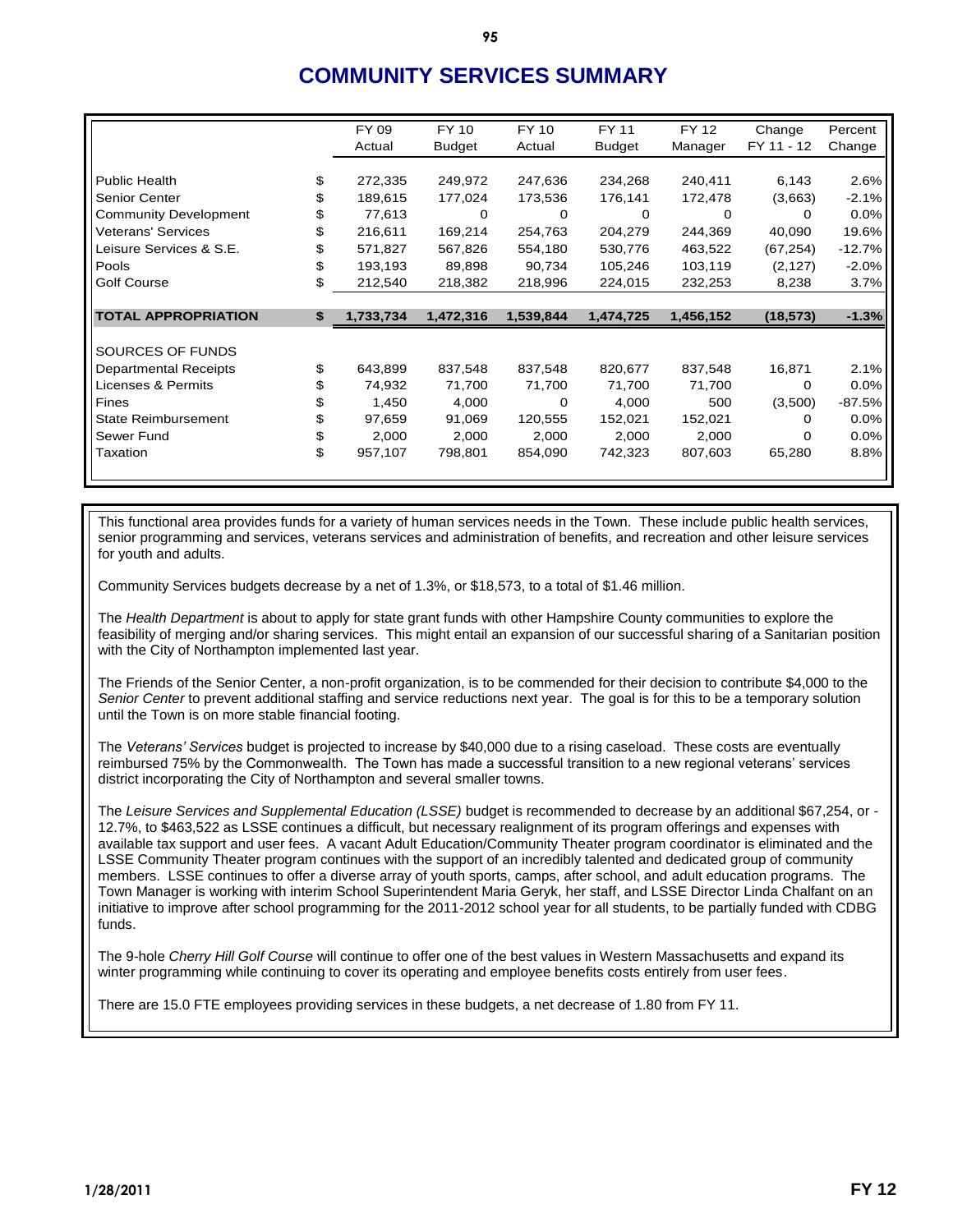**MISSION STATEMENT:** To promote the health and well being of the Amherst community, while working to eliminate health disparities. The work of the Amherst Health Department is organized into six major service areas:

- **Access to Health Care:** work to provide a means for all residents to access and receive appropriate health care.
- **Infectious Disease Control:** investigation and containment of food-borne and communicable diseases.  $\bullet$
- **Disease Prevention and Health Promotion:** promote the conditions necessary to acquire maximum good health for all  $\bullet$ community residents.
- **Environmental Health:** enforcement of State Sanitary Codes and Regulations to ensure healthy and safe environments.
- **Health Policy:** develop regulations to implement state statues and to promote healthy conditions.
- $\bullet$ **Emergency Preparedness:** develop an effective emergency response system and a corps of volunteers to provide surge capacity.

### **RECENT ACCOMPLISHMENTS & CURRENT CHALLENGES:**

- Provided H1N1 health information and vaccination clinics in conjunction with UMass Health Services.
- $\bullet$ Revisions of the *Regulations For Refuse Collection and Mandatory Recycling* requiring commercial properties to recycle were approved by the Board of Health
- $\bullet$ Revisions of the *Tobacco Sales Permits and Sale of Tobacco Products to Minors* regulation and the *Regulation Prohibiting Smoking in Workplaces and Public Places*.
- Entered into a cost sharing agreement with the City of Northampton for the services of an Assistant Sanitarian.  $\bullet$
- Completed a re-organization of the Health department which included a move to the first floor of the Bangs Community  $\bullet$ Center to improve public accessibility.
- Secured full funding from an outside agency to secure outreach services to the Cambodian population.  $\bullet$
- Current challenges include the ability to perform housing inspections fully and in a timely manner due to a decrease in  $\bullet$ staffing hours in the last year.
- Began working interdepartmentally to develop a comprehensive approach to housing inspections  $\bullet$
- Provided education to landlords on pest control  $\bullet$
- Performed research related to asthma and housing in conjunction with U Mass

## **LONG RANGE OBJECTIVES:**

To promote the public's health by partnering and consulting with other Town departments and the schools.

To improve health services for underserved and high risk populations.

To perform disease surveillance and containment in an efficient and timely manner.

To increase collaborations with other Town departments to deliver service as a multidisciplinary team.

## **FY 12 OBJECTIVES:**

To improve the quality of rental housing stock and address the safety issues of neighborhoods with rental housing by assessing the need for pre-rental housing inspections and exploring the need for a code enforcement officer.

To explore avenues to share services or create regional public health services to reduce costs and improve access, by applying for state funding to explore public health regionalization

To decrease tobacco use by applying for funding through the Mt. Tom Coalition for tobacco control.

To fully transition the management of business licenses to MUNIS

- To focus on environmental health, disease prevention and health promotion while improving accessibility to the public, by continuing to develop an effective approach to hoarding through partnerships with the Hoarding Task Force, Smith College and U Mass Psychological Services
- To continue to work with other departments, towns, the schools, institutions of higher education and regional agencies to effectively plan for public health emergencies, by participating in Regional Emergency Planning Coalition and partnering with town departments to establish periodic emergency planning meetings.

To improve planning and response for containment of communicable diseases, by implementing an electronic surveillance tool for Tb prevention and control.

## **SERVICE LEVELS On Page 98**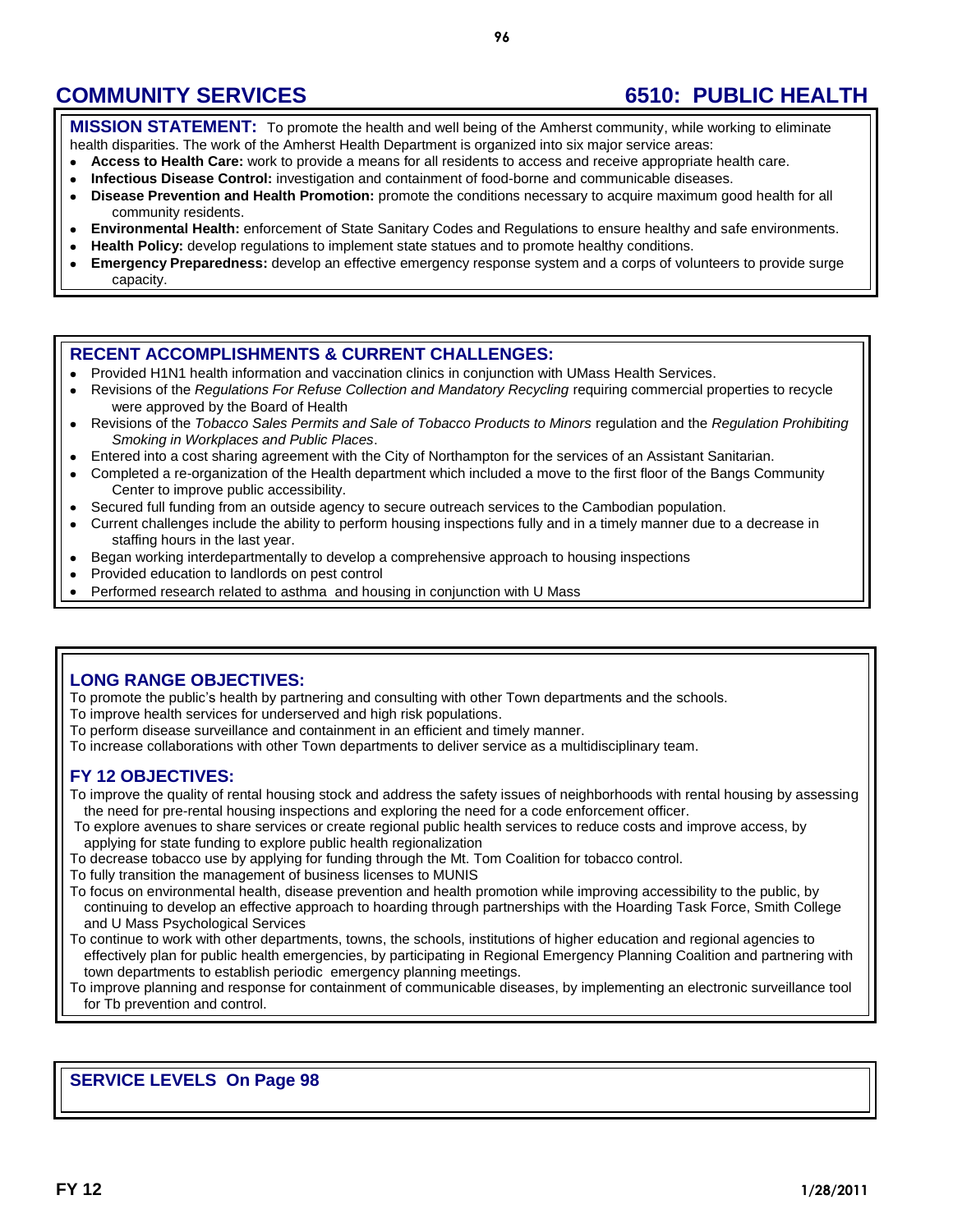|                                   |    | FY 09    | FY 10         | FY 10    | <b>FY 11</b>  | <b>FY 12</b> | Change     | Percent  |
|-----------------------------------|----|----------|---------------|----------|---------------|--------------|------------|----------|
|                                   |    | Actual   | <b>Budget</b> | Actual   | <b>Budget</b> | Manager      | FY 11 - 12 | Change   |
|                                   |    |          |               |          |               |              |            |          |
| <b>Personnel Services</b>         | \$ | 264,759  | 244,922       | 242,215  | 229,218       | 238,761      | 9.543      | 4.2%     |
| <b>Operating Expenses</b>         | \$ | 7,576    | 5.050         | 4.466    | 5,050         | 1,650        | (3,400)    | $-67.3%$ |
| <b>Capital Outlay</b>             | \$ | $\Omega$ | $\Omega$      | 955      | $\Omega$      | $\Omega$     | $\Omega$   | 0.0%     |
|                                   |    |          |               |          |               |              |            |          |
| <b>TOTAL APPROPRIATION</b>        | \$ | 272,335  | 249,972       | 247,636  | 234,268       | 240,411      | 6,143      | 2.6%     |
| SUPPLEMENTAL INFORMATION          |    |          |               |          |               |              |            |          |
| <b>Employee Benefits</b>          | S  | 148,373  | 185,514       | 185,514  | 167,708       | 151,663      | (16, 045)  | $-9.6%$  |
| <b>Capital Appropriations</b>     | \$ | 0        | 0             | 0        | 0             | 0            | $\Omega$   | 0.0%     |
|                                   |    |          |               |          |               |              |            |          |
| TOTAL DEPARTMENT COST             | \$ | 420,708  | 435,486       | 433,150  | 401,976       | 392,074      | (9,902)    | $-2.5%$  |
| SOURCES OF FUNDS                  |    |          |               |          |               |              |            |          |
| Env. Health Serv.                 | \$ | 84,367   | 87,000        | 87,645   | 78,900        | 78,300       | (600)      | $-0.8%$  |
| Housing Inspections/Rental        |    |          |               |          |               |              |            |          |
| Registration                      | \$ | 3,740    | 4,500         | 2,905    | 4,500         | 4,500        | 0          | 0.0%     |
| Sewer Fund                        | \$ | 2,000    | 2.000         | 2,000    | 2.000         | 2.000        | 0          | 0.0%     |
| Comm. Health Serv.                |    | 238      | 100           | 0        | 100           | 100          | 0          | 0.0%     |
| Smoking & Tobacco Violations      | \$ | 1,450    | 4,000         | 0        | 4,000         | 500          | (3,500)    | $-87.5%$ |
| <b>Sanitarian Shared Services</b> | \$ | $\Omega$ | $\Omega$      | $\Omega$ | 25.000        | 25.000       | 0          | 0.0%     |
| Taxation                          | \$ | 180,540  | 152,372       | 155,086  | 119,768       | 155,011      | 35,243     | 29.4%    |
| <b>POSITIONS</b>                  |    |          |               |          |               |              |            |          |
| Full Time                         |    | 5.00     | 3.00          | 3.00     | 4.00          | 4.00         | 0.00       |          |
| Part Time With Benefits           |    | 1.00     | 2.00          | 2.00     | 0.00          | 0.00         | 0.00       |          |
| <b>Full Time Equivalents</b>      |    | 4.89     | 4.34          | 4.34     | 4.00          | 4.00         | 0.00       |          |
|                                   |    |          |               |          |               |              |            |          |

## **MAJOR COMPONENTS:**



Personnel Services include salaries for the Director, a sanitarian (shared with Northampton), a housing/building inspector, a full time secretary, and a part time nurse (15 hours/week).

Health Supplies and Programs, \$900, provide materials necessary to conduct health clinics.

Other includes printing and advertising, dues and subscriptions and \$5,280 for auto allowance for inspectors.

### **SIGNIFICANT BUDGET CHANGES:**

Operating expense decreases to office and health supplies, in-state travel, and dues.

The Health Department is about to apply for state grant funds with other Hampshire County communities to explore the feasibility of merging and/or sharing services. This might entail an expansion of our successful sharing of a Sanitarian position with the City of Northampton implemented last year.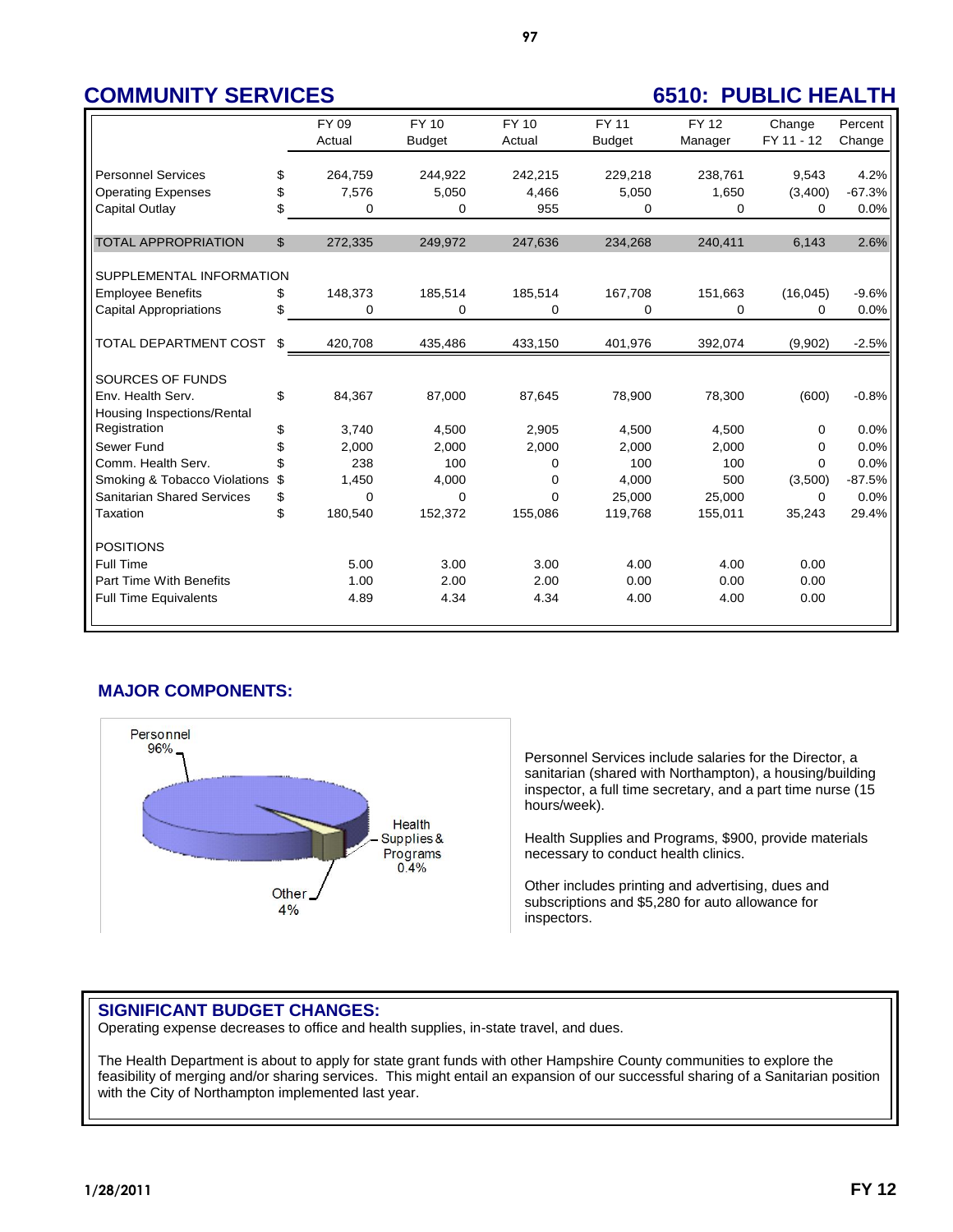| <b>SERVICE LEVELS</b>                            | <b>FY 06</b>   | <b>FY 07</b>   | <b>FY 08</b>   | FY 09          | <b>FY 10</b>   |
|--------------------------------------------------|----------------|----------------|----------------|----------------|----------------|
|                                                  | <b>Actual</b>  | <b>Actual</b>  | <b>Actual</b>  | <b>Actual</b>  | <b>Actual</b>  |
| <b>Community Health Planning and Promotion</b>   |                |                |                |                |                |
| Collaborations with other Town Departments       | 154            | 88             | 95             | 104            | NA.            |
| <b>Collaborations with Outside Agencies</b>      | 68             | 72             | 80             | 89             | <b>NA</b>      |
| <b>Staff Committees</b>                          | 2              | 5              | 4              | 4              | 6              |
| <b>Conduct Needs Assessments</b>                 | 1              | 1              | 3              | $\overline{2}$ | 0              |
| Sponsor Local and Regional Educational Programs1 |                | 5              | $\overline{7}$ | 16             | 8              |
| <b>Health Education and Referral</b>             | 1,187          | 350            | 400            | 422            | <b>NA</b>      |
| <b>Consultation for Physicians</b>               | 100            | 203            | 211            | 226            | <b>NA</b>      |
| <b>Educating Newcomers</b>                       | 75             | 70             | 75             | 77             | <b>NA</b>      |
| Apply for grants                                 | 4              | 7              |                | 5              | 5              |
| Administer grants                                | $\overline{7}$ | $\overline{7}$ | 8              | 8              | 9              |
| Patient/Clients Visits / # Indiv. Served         | 1,130/377      | 380/84         | 384/72         | 382/74         | 280/51         |
| <b>Infectious Disease Control</b>                |                |                |                |                |                |
| Tuberculosis Screening/prevention                | 10             | 45             | 55             | 48             | 10             |
| Influenza/Pneumonia/Tetanus Vaccines             | 314/31/15      | 273/25/9       | 361/28/10      | 380/32/8       | 6352/23/8      |
| <b>Biological Distribution Vaccines</b>          | 12,127         | 15,325         | 10,718         | <b>STATE</b>   | <b>STATE</b>   |
| Investigation of Communicable Diseases           | 81             | 66             | 75             | 80             | 38             |
| Rabies                                           |                |                |                |                |                |
| Clinics /#Pets                                   | 1/NA           | 1/NA           | 1/NA           | 1/NA           | 1/NA           |
| Lab Exam (#Heads/#Pos)                           | <b>NA</b>      | <b>NA</b>      | <b>NA</b>      | <b>NA</b>      | <b>NA</b>      |
| <b>Environmental Health Services</b>             |                |                |                |                |                |
| Permits issued:                                  |                |                |                |                |                |
| Food Handling (includes Temp & Mobile)           | 200            | 177            | 171            | 217            | 158            |
| Catering                                         | 12             | 13             | 8              | 14             | 12             |
| Bakery                                           | $\overline{7}$ | 8              | 11             | 11             | 9              |
| Body Arts Establishment                          | 3              | 3              | 3              | $\overline{4}$ | $\overline{2}$ |
| Body Arts Technician/Piercing                    | 6              | 16             | 10             | 19             | 8              |
| Frozen Food                                      | 3              | $\overline{c}$ | 3              | 4              | 3              |
| Retail                                           | 23             | 25             | 25             | 26             | 20             |
| Pools                                            | 17             | 15             | 15             | 18             | 14             |
| Massage/Tanning                                  | 40             | 45             | 18             | $\overline{2}$ | 3              |
| Motels/B&B's                                     | 13             | 13             | 9              | 13             | 11             |
| Garbage/Offal                                    | 17             | 18             | 16             | 15             | 8              |
| Septic Plans                                     | 12             | 17             | 21             | 17             | 16             |
| Sub-divisions                                    | 5              | 3              | 0              | 0              | $\mathbf 0$    |
| <b>Recreation Camp</b>                           | 21             | 23             | 23             | 17             | 26             |
| <b>Installers</b>                                | 13             | 4              | 4              | 5              | 12             |
| <b>Service Levels Continue on Page 114</b>       |                |                |                |                |                |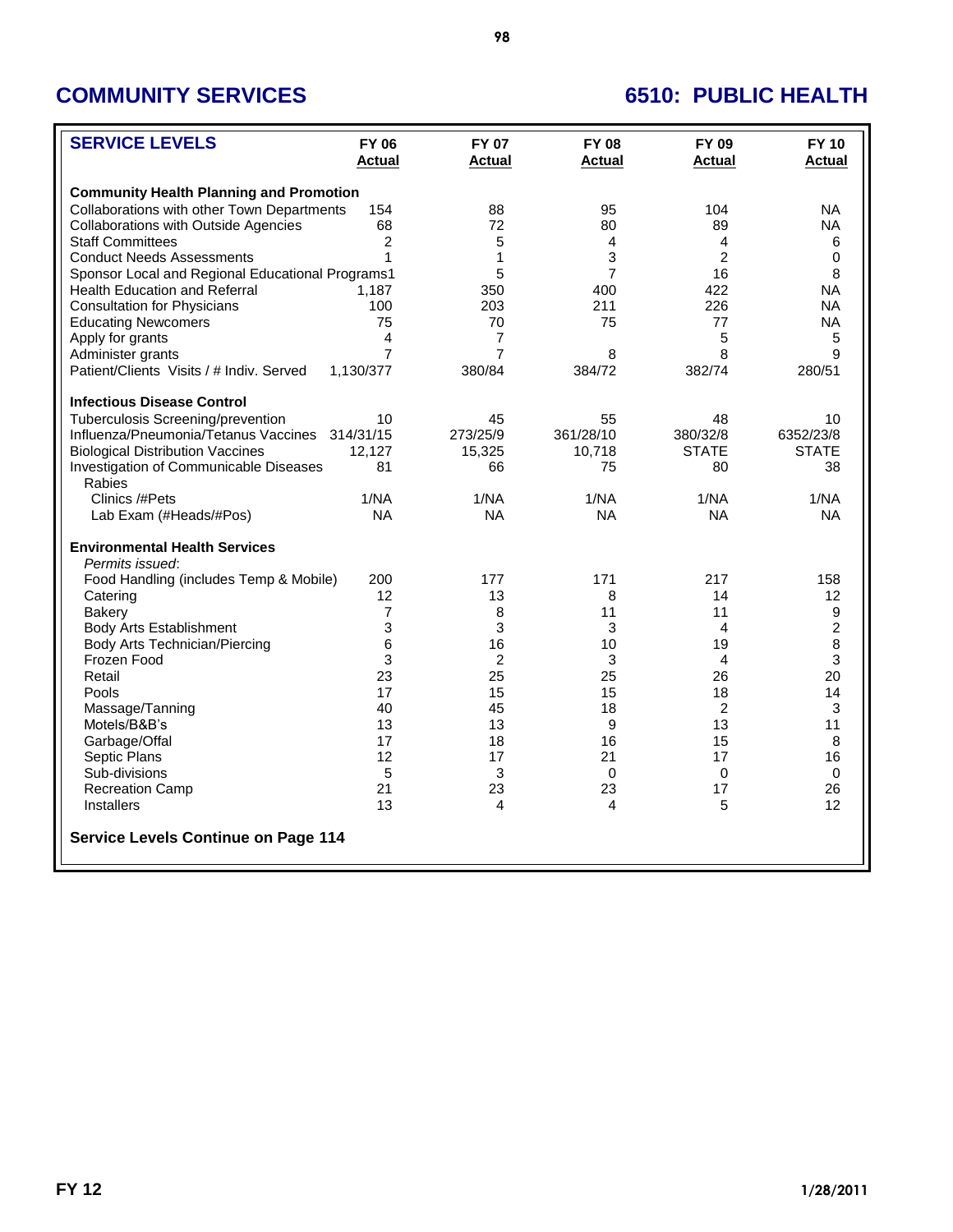**COMMUNITY SERVICES 6541: SENIOR CENTER**

**MISSION STATEMENT** To provide vital services supporting the health and welfare of seniors which enable them to live independently as long as possible. The primary service areas are nutrition, health care, information/referral, and wellness. Program development and implementation, with elder input, continues to be reliant on creative fundraising and effective use of community resources.

### **RECENT ACCOMPLISHMENTS & CURRENT CHALLENGES:**

- The COA conducted its decennial survey of Amherst elders. This time we surveyed folks 50+ to assess their current and future needs. We had a 41% response rate of the randomly selected 1100 participants. The survey was published in March, 2010 and is available on the Town website: [www.amherstma.gov.](http://www.amherstma.gov/) A COA sub-committee is working with S.C. staff to formulate an action plan for the future.
- $\bullet$  The 40<sup>th</sup> Anniversary Booklet, pictorial, anecdotal and historical account of the Amherst Senior Center since its origin in 1968, was produced by Nancy Pagano and published in September. It is also on the Town website.
- The Senior Center received a grant to fund a project in "building caring communities" from our AAA. It focuses on 'needs and offers' (i.e. bartering of services) using a "Bank of Exchange" in conjunction with Wendy Ewald and Rick Lowe, visiting artists at Amherst College's Center for Community Engagement.
- A \$600 grant was received from our Area Agency on Aging (Highland Valley Elder Services) to reimburse drivers who transport elders to medical appointments when no other transportation is available and to deliver prescriptions to elders who have no other way to pick them up.
- The Friends of the Amherst Senior Center held the First Annual Follies at the ARHS. Produced by Donna Lee Entertainment, it was a major fundraising variety show. All entertainers donated their time and talent. It was a big success and netted almost \$4,000. In FY10 the Friends raised a total of \$16,634.
- We have begun a process with Bangs department heads to cross-train and collaborate when possible on issues of mutual concern—such as responsibility for the Bangs electronic bulletin boards, sharing resources for preparing large mailings and use of program spaces. The Health Department's Cambodian outreach worker is now sharing an office with the Center's social worker and part-time outreach assistant which has led to helpful networking around outreach issues.
- A successful override vote by townspeople averted a cut to our administrative assistant's hours. She would have gone from full-time (37.5 hrs/wk) to part-time (24,5 hrs/wk). Our EOEA (Executive Office of Elder Affairs) Formula Grant of \$20,874 already is used to offset the Town's personnel costs for this position.
- Two therapists are now volunteering their services at our Center. One is a Licensed Mental Health Counselor (LMHC) from River Valley Counseling Center in Chicopee and the other is a retired Physical Therapist. We also continue to be able to offer free ear irrigation services because Dr. Daniel Clapp, one of our COA members, provides this service pro bono.
- With the support of the Select Board, the abatement limit for the Tax Work-Off Plan was increased to \$1,000/fiscal year (from \$750/fiscal year. The 30 participants in the Tax Work-Off Plan work in the Jones and Munson Libraries, the Senior Center, LSSE, and the Collectors Office.

### **LONG RANGE OBJECTIVES:**

To search for new community partnerships to augment diminishing tax funding.

- To prepare for and respond to the needs of a changing senior population as the baby boomer generation continues to transition into retirement.
- To add a second Social Worker to the Senior Center staff to focus on outreach for information sharing on Senior Center services and programs, assist elders with public benefits applications and look into possible elder-at-risk situations.
- To further explore the feasibility of developing an adult social day program that would provide respite for caregivers and their families. This need was one of the findings of our recently completed ten-year survey.
- To solve the issues of supervision and space needed for creating an elder fitness center.

### **FY 12 OBJECTIVES**

- To further expand Senior Health Nursing Services into the community to reach homebound at-risk elders. Currently the nurse works two four-hour days a week and is totally funded by community donations.
- To continue providing quality services despite reduced staffing levels. To this end we are training and supporting certain very capable lead volunteers to assist our social worker in overseeing routine aspects of the food programs, volunteer programs and the Private Pay Home Help List.
- To enhance and continue networking with the Police, Fire and Health departments through the Elder Service Team (created in 2008) in an effort to strengthen the safety net for at-risk elders.
- To continue fundraising (in collaboration with the Friends of the Amherst Senior Center) that is adequate to maintain Senior Center programs and services in the absence of Center Activities monies formerly provided through tax support.
- To explore alternatives for improved parking options for residents 65 and older in Amherst's downtown with the goal of increasing in-Town shopping, volunteering and participation in Senior Center and other community offerings.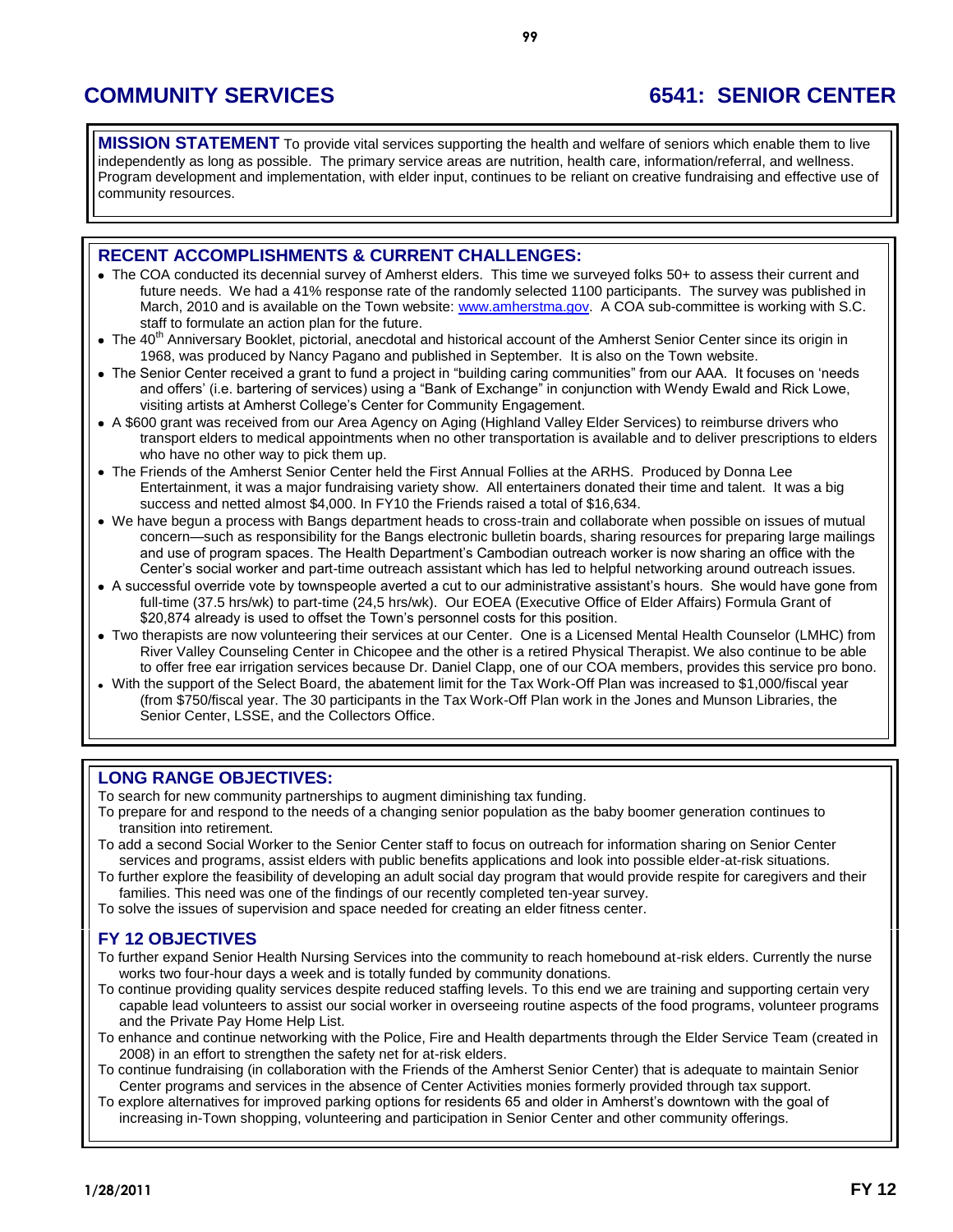# **COMMUNITY SERVICES 6541: SENIOR CENTER**

| <b>SERVICE LEVELS</b>                                                                                       | FY 09<br><b>Actual</b> | <b>FY 10</b><br><b>Actual</b> |
|-------------------------------------------------------------------------------------------------------------|------------------------|-------------------------------|
| <b>Nutrition</b>                                                                                            |                        |                               |
| Congregate meals served                                                                                     | 5,666                  | 5594                          |
| Home delivered hot supper and brown bag lunch through UMass                                                 | 4,790                  | 4,622                         |
| Home delivered hot lunch and cold plate supper through HVES                                                 | 16,117                 | 15,167                        |
| Survival Center Food Box Program                                                                            | 543                    | 468                           |
| Brown Bag Program with Western Mass Food Bank                                                               | 1,016                  | 1,054                         |
| <b>Emergency Food Pantry visits</b>                                                                         | 45                     | 42                            |
| Participants of Wednesday Bread + Produce Program (duplicated count)                                        | 2,338                  | 2,129                         |
| <b>Support Services</b>                                                                                     |                        |                               |
| Discounted Van Ticket Program books (20 tickets per book)                                                   | 799                    | 712                           |
| Friendly Visitor Program visits                                                                             | 895                    | 679                           |
| Newsletters Mailed (6 x year)                                                                               | 17,109                 | 17,718                        |
| Case Management/Advocacy visits                                                                             | 2,053                  | 2,101                         |
| Health Benefits Counseling (SHINE) clients/visits                                                           | 171 / 280<br>112       | 193 / 282                     |
| Food Shopping Assistance outings<br>Employment Services referrals (seniors to community helpers)            | 76                     | 86<br>80                      |
| Legal Assistance referrals (to Western Mass. Legal Services)                                                | 27                     | 24                            |
| Tax Work-Off Program participants                                                                           | 29                     | 30                            |
| Emergency Fund Requests (funds given by Amherst College)                                                    | 12                     | 12                            |
|                                                                                                             |                        |                               |
| <b>Recreation/Education/Health Programs (participants)</b><br>Cultural Events (classes, seminars, concerts) |                        |                               |
| Recreation/Socialization                                                                                    | 1,857<br>2,139         | 1,276<br>2,485                |
| Health Screenings (Nursing Center, Hearing Test & BP clinics)                                               | 1,303                  | 1,505                         |
| Health Clinics (massage, acupuncture, foot care, ear irrigation, flu)                                       | 1,175                  | 963                           |
| Community Education (discussion groups, classes)                                                            | 1,692                  | 2,769                         |
| <b>Volunteer Overview</b>                                                                                   |                        |                               |
| People volunteering:                                                                                        |                        |                               |
| 5 hrs/wk. up to 19.5 hrs/wk                                                                                 | 5                      | 4                             |
| 1 hrs/wk up to 5 hrs/wk                                                                                     | 39                     | 52                            |
| 10 hrs/year up to 50 hrs/yr                                                                                 | 162                    | 150                           |
| Less than ten hours/yr                                                                                      | 119                    | 111                           |
| Total                                                                                                       | 325                    | 317                           |
| Total # of Volunteer hours                                                                                  | 9,280 hrs              | 11,073 hrs                    |
| SUM of pay equivalent                                                                                       | \$218,573.53           | \$240,383.85                  |
| <b>GRANTS ADMINISTERED</b>                                                                                  |                        |                               |
|                                                                                                             | <b>FY 09</b>           | <b>FY 10</b>                  |
|                                                                                                             | <b>Actual</b>          | <b>Actual</b>                 |
| <b>Executive Office of Elder Affairs Formula Grant</b>                                                      | \$20,874               | \$20,874                      |
| Title III Grants through Highland Valley Elder Services                                                     |                        |                               |
| 1. Caregivers' Support                                                                                      | \$1,600                | 0                             |
| 2. Title III Nutrition Program                                                                              | \$19,179               | \$17,621                      |
| 3. Counseling Center                                                                                        | \$4,000                | 0                             |
| 4. Transportation to Doctors' Appointments                                                                  | 0                      | \$600                         |
| 5. Outreach Boltwood Walk                                                                                   | $\mathbf 0$            | \$4,250                       |
| <b>Community Donation for Senior Health Services</b>                                                        | \$16,927               | \$10,700                      |
|                                                                                                             |                        |                               |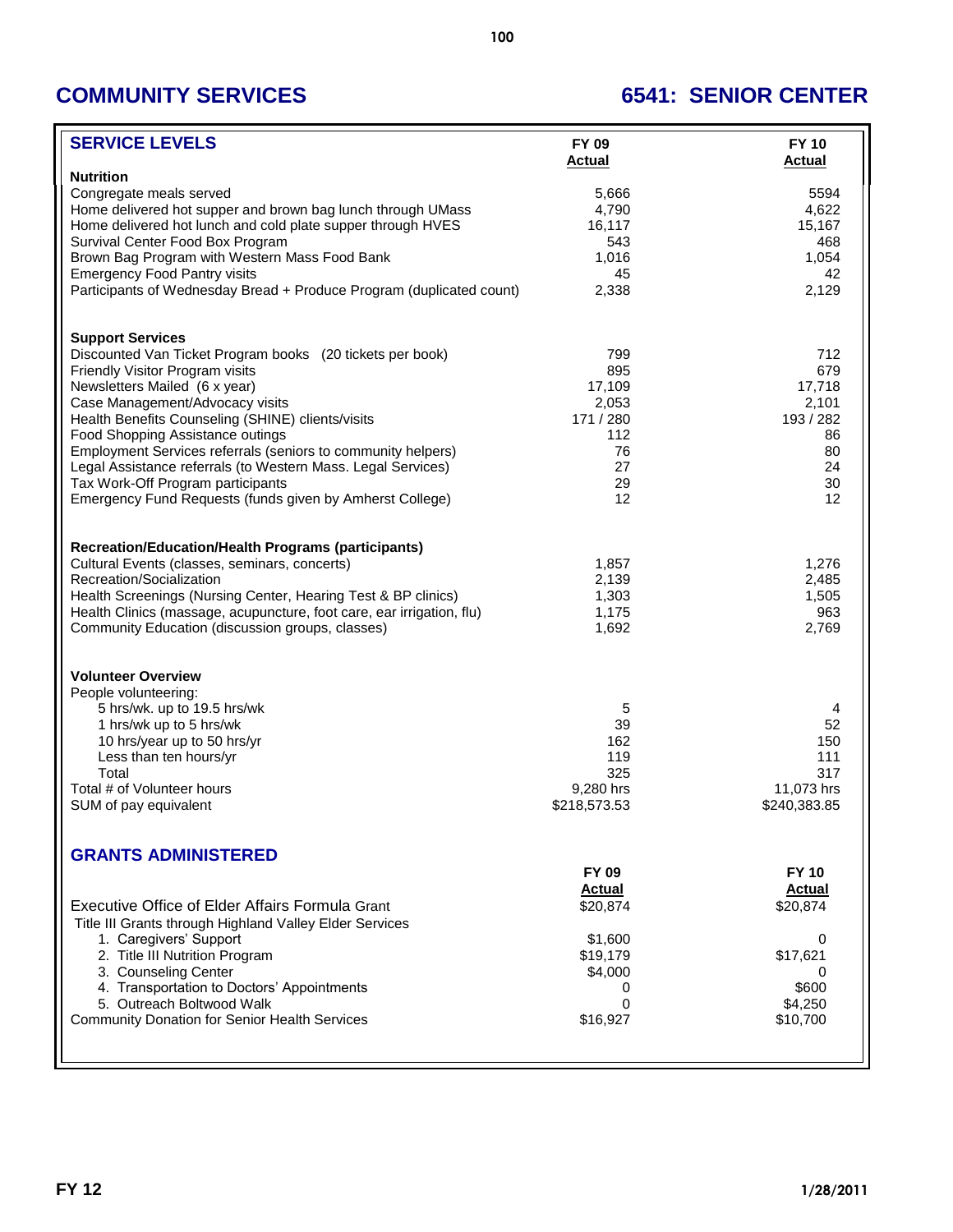# **COMMUNITY SERVICES 6541: SENIOR CENTER**

|                                |                | FY 09<br>Actual | FY 10<br><b>Budget</b> | FY 10<br>Actual | FY 11<br><b>Budget</b> | FY 12<br>Manager | Change<br>FY 11 - 12 | Percent<br>Change |
|--------------------------------|----------------|-----------------|------------------------|-----------------|------------------------|------------------|----------------------|-------------------|
|                                |                |                 |                        |                 |                        |                  |                      |                   |
| <b>Personnel Services</b>      | \$             | 185,268         | 175,664                | 172,140         | 174,781                | 171,118          | (3,663)              | $-2.1%$           |
| <b>Operating Expenses</b>      | \$             | 4,348           | 1,360                  | 1,396           | 1,360                  | 1,360            | 0                    | 0.0%              |
| Capital Outlay                 | \$             | 0               | 0                      | 0               | 0                      | 0                | 0                    | 0.0%              |
|                                |                |                 |                        |                 |                        |                  |                      |                   |
| <b>TOTAL APPROPRIATION</b>     | $\mathfrak{L}$ | 189,615         | 177,024                | 173,536         | 176,141                | 172,478          | (3,663)              | $-2.1%$           |
|                                |                |                 |                        |                 |                        |                  |                      |                   |
| SUPPLEMENTAL INFORMATION       |                |                 |                        |                 |                        |                  |                      |                   |
| <b>Employee Benefits</b>       | \$             | 117,224         | 121,658                | 121,658         | 110,442                | 107,862          | (2,580)              | $-2.3%$           |
| <b>Capital Appropriations</b>  | \$             | 0               | 0                      | 0               | 0                      | 0                | 0                    | 0.0%              |
|                                |                |                 |                        |                 |                        |                  |                      |                   |
| TOTAL DEPARTMENT COST          | \$             | 306,839         | 298,682                | 295,194         | 286,583                | 280,340          | (6, 243)             | $-2.2%$           |
|                                |                |                 |                        |                 |                        |                  |                      |                   |
| SOURCES OF FUNDS               |                |                 |                        |                 |                        |                  |                      |                   |
| Grants                         | \$             | $\Omega$        | $\Omega$               | 0               | 0                      | $\Omega$         | 0                    | 0.0%              |
| Taxation                       | \$             | 189,615         | 177,024                | 173,536         | 176,141                | 172,478          | (3,663)              | $-2.1%$           |
|                                |                |                 |                        |                 |                        |                  |                      |                   |
| <b>POSITIONS</b>               |                |                 |                        |                 |                        |                  |                      |                   |
| <b>Full Time</b>               |                | 3.00            | 3.00                   | 3.00            | 3.00                   | 3.00             | 0.00                 |                   |
| <b>Part Time With Benefits</b> |                | 1.00            | 0.00                   | 0.00            | 0.00                   | 0.00             | 0.00                 |                   |
| <b>Full Time Equivalents</b>   |                | 3.54            | 3.00                   | 3.00            | 3.00                   | 3.00             | 0.00                 |                   |
|                                |                |                 |                        |                 |                        |                  |                      |                   |

## **MAJOR COMPONENTS:**



Personnel Services include salaries for the Senior Center's Director, a full time Program Director (social worker), and a parttime Administrative Assistant. State funding offsets \$20,874 of salaries as well as \$4,020 grant from the Friends of the Senior Center. The Administrative Assistant also has responsibility for scheduling the Munson Library which generated \$31,633 income for the Town in FY 10.

### **SIGNIFICANT BUDGET CHANGES:**

The Friends of the Senior Center, a non-profit organization, is to be commended for their decision to contribute \$4,000 to the Senior Center to prevent additional staffing and service reductions next year. The goal is for this to be a temporary solution until the Town is on more stable financial footing.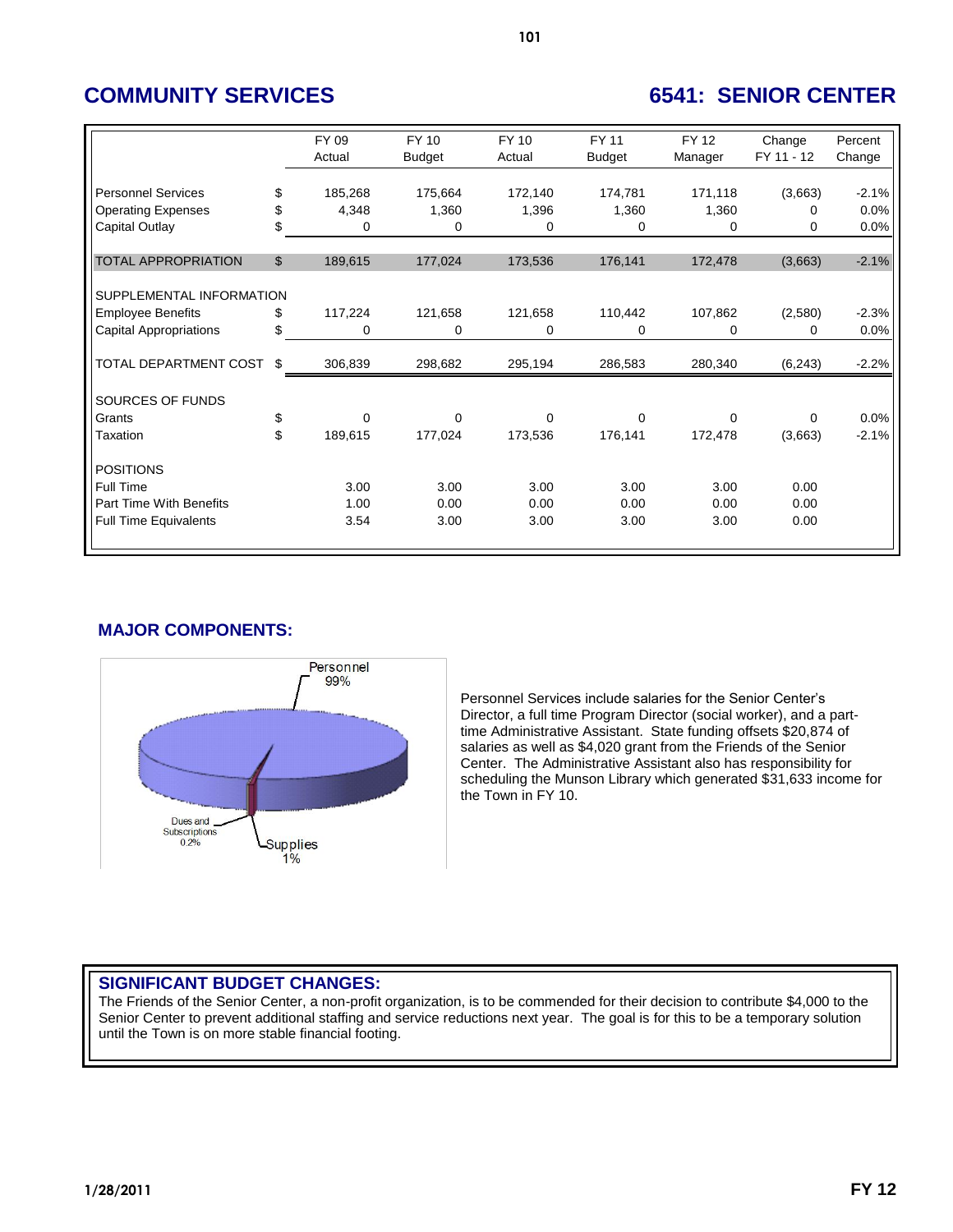## **COMMUNITY SERVICES 6542: COMMUNITY DEVELOPMENT**

**MISSION STATEMENT:** To manage the Town's Community Development Block Grant program that provides funding for the benefit of low- and moderate-income individuals and households residing in Amherst.

### **RECENT ACCOMPLISHMENTS & CURRENT CHALLENGES:**

#### **Recent Accomplishments**

- Managed 2007 and 2008 CDBG grant activities including:
- Renovation of 30 kitchens at Chestnut Ct. Apartments housing for disabled and elderly residents Building improvements at the North Amherst School Case Management services for homeless individuals
- Provision of childcare tuition assistance with CDBG funds
- ADA modification of Bangs Center elevator.
- Feasibility study of locating permanent housing for homeless individuals.
- Feasibility study for a new facility for the Amherst Survival Center.
- Continue to provide emergency rental and fuel assistance for low-income Amherst residents.

#### **Challenges**

- Development of affordable housing at housing at Olympia Drive.  $\bullet$
- Development of permanent housing for homeless individuals.  $\bullet$
- Development of sheltering options for homeless individuals.  $\bullet$
- Relocate the Amherst Survival Center to a new facility.
- Relocate the Amherst Head Start Program to a new facility.  $\bullet$

|                               |                | FY 09<br>Actual | FY 10<br><b>Budget</b> | FY 10<br>Actual | <b>FY 11</b><br><b>Budget</b> | <b>FY 12</b><br>Manager | Change<br>FY 11 - 12 | Percent<br>Change |
|-------------------------------|----------------|-----------------|------------------------|-----------------|-------------------------------|-------------------------|----------------------|-------------------|
| <b>Personnel Services</b>     | \$             | 14,113          | 0                      | $\mathbf 0$     | $\mathbf 0$                   | $\Omega$                | $\Omega$             | 0.0%              |
| <b>Operating Expenses</b>     | \$             | 63,500          | 0                      | 0               | $\Omega$                      | $\Omega$                | $\Omega$             | 0.0%              |
| Capital Outlay                |                | 0               | 0                      | 0               | 0                             | 0                       | $\Omega$             | 0.0%              |
| <b>TOTAL APPROPRIATION</b>    | $\mathfrak{L}$ | 77,613          | $\mathbf 0$            | $\mathbf{0}$    | $\mathbf{0}$                  | $\mathbf{0}$            | $\mathbf{0}$         |                   |
| SUPPLEMENTAL INFORMATION      |                |                 |                        |                 |                               |                         |                      |                   |
| <b>Employee Benefits</b>      | \$             | 4,917           | 0                      | $\mathbf 0$     | $\mathbf 0$                   | $\mathbf 0$             | $\mathbf 0$          | 0.0%              |
| <b>Capital Appropriations</b> |                | 0               | 0                      | 0               | 0                             | 0                       | $\Omega$             | 0.0%              |
| TOTAL DEPARTMENT COST         | \$             | 82,530          | 0                      | 0               | 0                             | 0                       | $\mathbf 0$          | 0.0%              |
| SOURCES OF FUNDS              |                |                 |                        |                 |                               |                         |                      |                   |
| Taxation                      | \$             | 77,613          | 0                      | $\mathbf 0$     | $\mathbf 0$                   | $\mathbf 0$             | $\mathbf 0$          | 0.0%              |
| <b>POSITIONS</b>              |                |                 |                        |                 |                               |                         |                      |                   |
| Full Time                     |                | 0.20            | 0.00                   | 0.00            | 0.00                          | 0.00                    | 0.00                 |                   |
| Part Time With Benefits       |                | 0.00            | 0.00                   | 0.00            | 0.00                          | 0.00                    | 0.00                 |                   |
| <b>Full Time Equivalents</b>  |                | 0.20            | 0.00                   | 0.00            | 0.00                          | 0.00                    | 0.00                 |                   |
|                               |                |                 |                        |                 |                               |                         |                      |                   |

#### **SIGNIFICANT BUDGET CHANGES:**

This budget reflects the transfer of the administration of the Community block grant to the Conservation and Development Department that occurred in FY 10.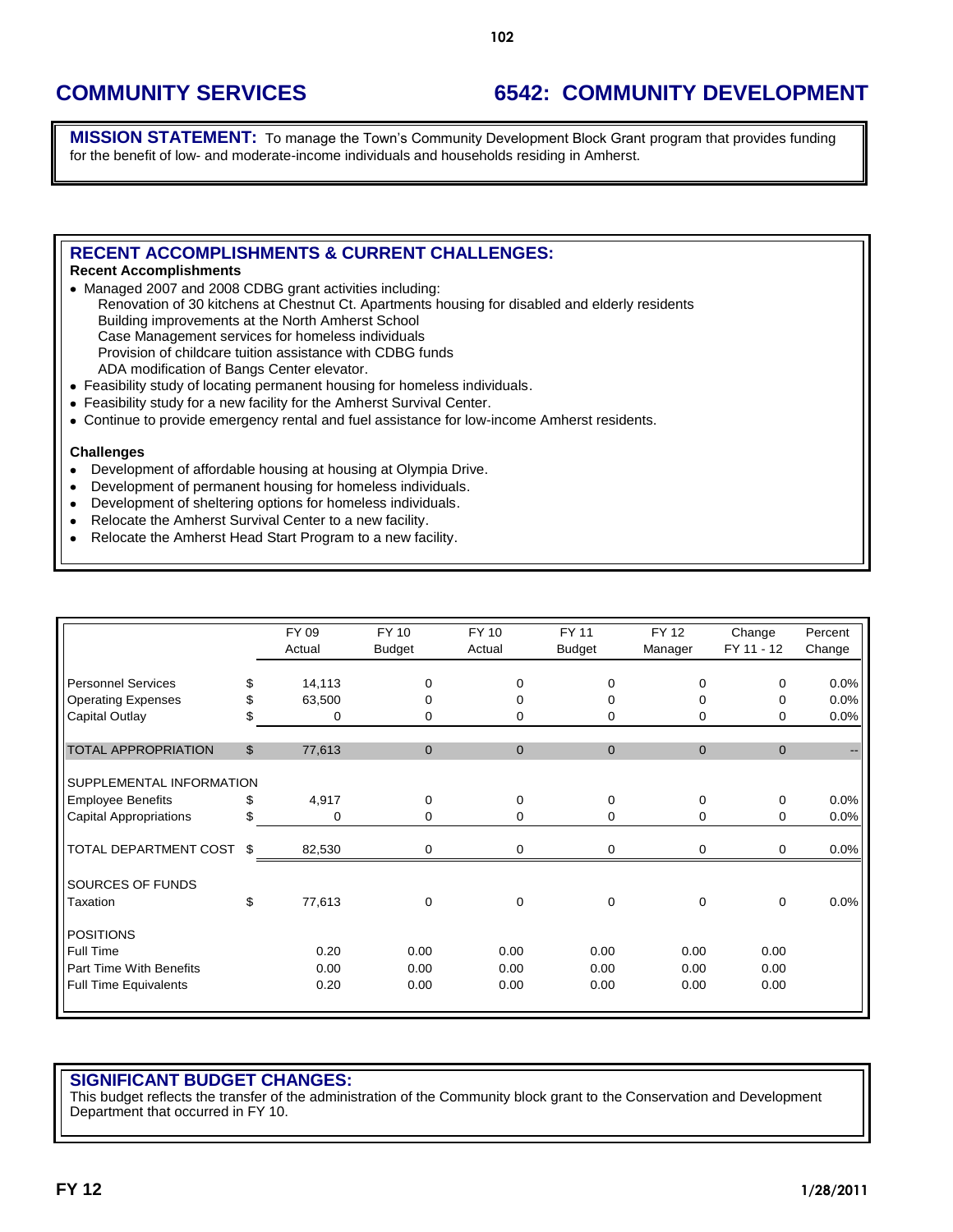# **COMMUNITY SERVICES 6543: VETERANS' SERVICES**

### **MISSION STATEMENT:**

The mission of the Central Hampshire Veterans' Services (CHVS) District office is to aid, support, and advocate for the veterans of our community and/or their dependents. A secondary mission is to arrange for Memorial Day and Veterans Day Parades, and other patriotic events in the Town of Amherst. Our major function is to identify local, state and federal benefits for veterans and to provide financial, fuel and medical assistance to veterans and/or their dependants who are eligible under M.G.L. Ch. 115. The department is responsible for the upkeep of all veterans' graves in the city, and makes funeral arrangements for any indigent veteran who dies in Amherst.

## **RECENT ACCOMPLISHMENTS & CURRENT CHALLENGES:**

- In FY 10, Amherst became a member of the Central Hampshire Veterans' Services District serving veterans and their families in the communities of Northampton, Amherst, Pelham, Chesterfield, Williamsburg, and Cummington in this innovative regionalization initiative. In November 2010, the towns of Worthington and Goshen joined the district. This new district has given all of the member communities' access to a veterans' service office on a full-time basis while sharing administrative costs. There are now three Veterans' Service officers with diverse backgrounds and experience to better answer questions, solve problems and deal with the struggles unique to those who have served our armed forces.
- All members of the CHVS district have been trained to operate, and have full access to the Web-VSMIS system. This is a web-based program to operate the Ch. 115 veterans' benefits through the state portal.
- The Amherst treasurer, beginning in December 2010 was trained in, and has access to the system in order to certify all Chapter 115 benefits paid to the recipients on a monthly basis ensuring maximum return of reimbursement from the Commonwealth. This is another component in the process of the state initiative of going paperless and accelerating the eligibility determination and authorizations necessary for our state reimbursements.
- Developed and implemented an internet community group of concerned citizens in the Valley whose mission is to communicate and collaborate on the needs of returning veterans and their families. The membership includes providers of holistic health services, faith based organizations, veterans organizations and concerned members of the community willing to give of their time to help relieve the struggles and stresses of our neighbors who have served or continuing to serve our country and their families who are left behind to contend with life without their loved ones.
- Working with the VA homeless program and Northampton Housing Authority to provide VA Supportive Housing (VASH) Section 8 vouchers to formerly chronically homeless and disabled veterans across Western Massachusetts. In less than 2 years Amherst has assisted 6 of these veterans to locate in our community, giving them permanent safe housing for the first time in years.
- Our caseloads continue to increase as a result of ongoing conflicts in Iraq and Afghanistan, and the economic recession.

### **LONG RANGE OBJECTIVES:**

To dramatically increase outreach to returning combat and non-combat veterans from the wars in Iraq and Afghanistan, and the Global War on Terrorism. These veterans are facing a slew of issues upon their return, including red tape with the VA and Dept. of Defense on disability claims. The injuries of these wars are both physical and psychological. The best evidence to date suggests that about 1 in 3 Iraq veterans will face a serious psychological injury, such as depression, anxiety, or PTSD. About 1.5 million people have served in Iraq and Afghanistan, so approximately 500,000 troops are returning with combat-related psychological wounds.

To continue to increase collaboration with other state, local, and non-profit agencies to improve the delivery of services to our veterans (DTA, ServiceNet, Community Action).

With an understanding that the local population of homeless individuals includes a significant portion of veterans, we will participate fully with the implementation of the newly developed Western Massachusetts Ten Year Plan to End Homelessness.

To create a veteran's council made up of veterans and civic organizations, as well as interested community members to increase participation and involvement of our citizenry in our Memorial and Veterans Day parades and commemorations. A long range goal of the council would be the restoration of the civil war tablets and the ongoing maintenance and preservation.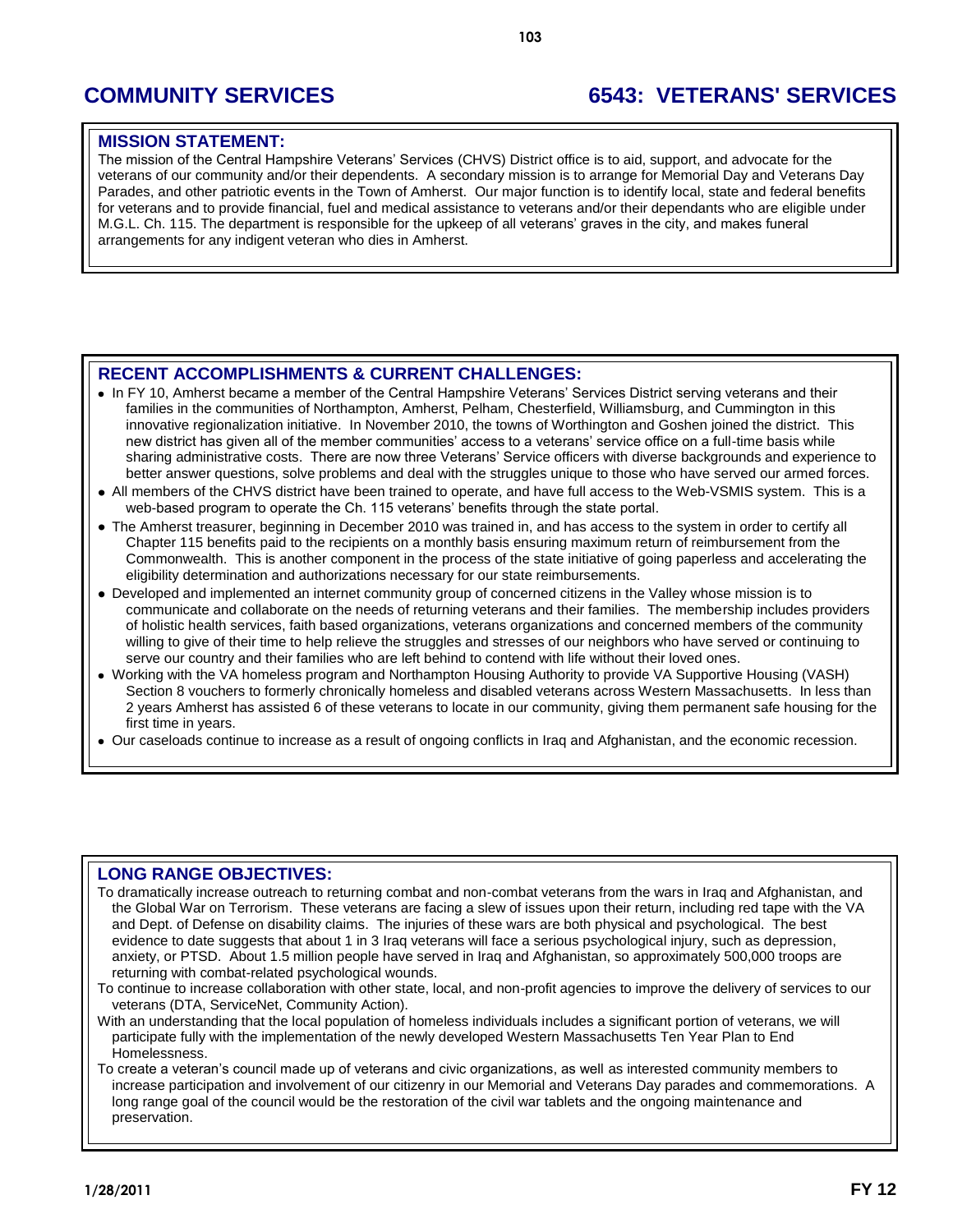# **COMMUNITY SERVICES 6543: VETERANS' SERVICES**

### **FY 12 OBJECTIVES:**

To increase outreach to returning Operation Enduring Freedom (OEF) and Operation Iraqi Freedom (OIF) veterans and those who have served during the Global War on Terrorism through mailings of the state's Welcome Home Package, creating events specifically for these veterans, and through our website. Our website has expanded to include a page specific to returning service members and we will begin a campaign to inform the community of its existence and its value as a good source for information and referral regarding federal, state and local benefits. Development of a District website will be investigated, but links to each town's websites will be integrated into it. Also, it will be tied in with the state DVS (Department of Veterans' Services) and MVSOA Mass. Veterans' Service Officers Association) site.

- To better serve our population our office needs to make further connections with local service providers, and with that aim reach out to the Amherst Human Services group
- To increase its efforts to help both recipients and non-recipients apply for and receive alternative sources of income, such as SSDI, SSI and VA disability claims.
- To work with members of the district board to notify other towns of the benefits of joining the CHVS district, and possibly joining our district to better serve their community's veterans.
- To establish a resource list of service providers in the community that support returning veterans and the families of service members called to duty with assistance for things such as landscaping, shopping, childcare as well as support to help with physical or mental issues that require counselors, chiropractors or massage therapists through a collaboration with numerous faith and civic organizations. In 2010, our office worked with the MA Deployment Cycle Support Operation Total Warrior (aka MA Yellow Ribbon) and the Massachusetts Military Spiritual Strength Network in order to connect with guard and reservists in our communities to meet this objective
- To create a Veterans' Council in Spring 2011 to increase community participation in town commemorations and parades. The Council's initial objectives would be to reach out to the schools and find a way to incorporate student participation in our events honoring the military service and sacrifices of Amherst veterans, old and new.

| <b>SERVICE LEVELS:</b>                                 | <b>FY 06</b><br><b>Actual</b> | <b>FY 07</b><br><b>Actual</b> | <b>FY 08</b><br><b>Actual</b> | <b>FY 09</b><br>Actual | <b>FY 10</b><br><b>Actual</b> |
|--------------------------------------------------------|-------------------------------|-------------------------------|-------------------------------|------------------------|-------------------------------|
| Veterans/Dependents receiving<br>assistance            | 22                            | 20                            | 23                            | 30                     | 33                            |
| Medical/Dental assistance                              |                               | 2                             |                               |                        | 6                             |
| Fuel assistance<br><b>Benefits Paid Out</b>            | 2                             | 5                             | 6                             | 10                     | 13                            |
| 75% State Reimbursement                                |                               |                               | \$141,347                     | \$159,495              | \$192,765                     |
| Amount of Disallowance from State                      |                               |                               | \$106.011                     | \$119.621              | \$144.574                     |
| Commonwealth Reimbursements (Cherry Sheet) by Quarter: |                               |                               |                               |                        |                               |
| Jan - Mar 2010 Paid March 31, 2011                     |                               | \$32,582                      |                               |                        |                               |
| Apr - June 2010 Paid June 30, 2011                     |                               | \$46,256                      |                               |                        |                               |
| July - Sept 2010 Paid Sept 30, 2011                    |                               | \$51,329                      |                               |                        |                               |
| Oct - Dec 2010 Paid Nov 10, 2011                       |                               | \$51,063                      |                               |                        |                               |
|                                                        |                               |                               |                               |                        |                               |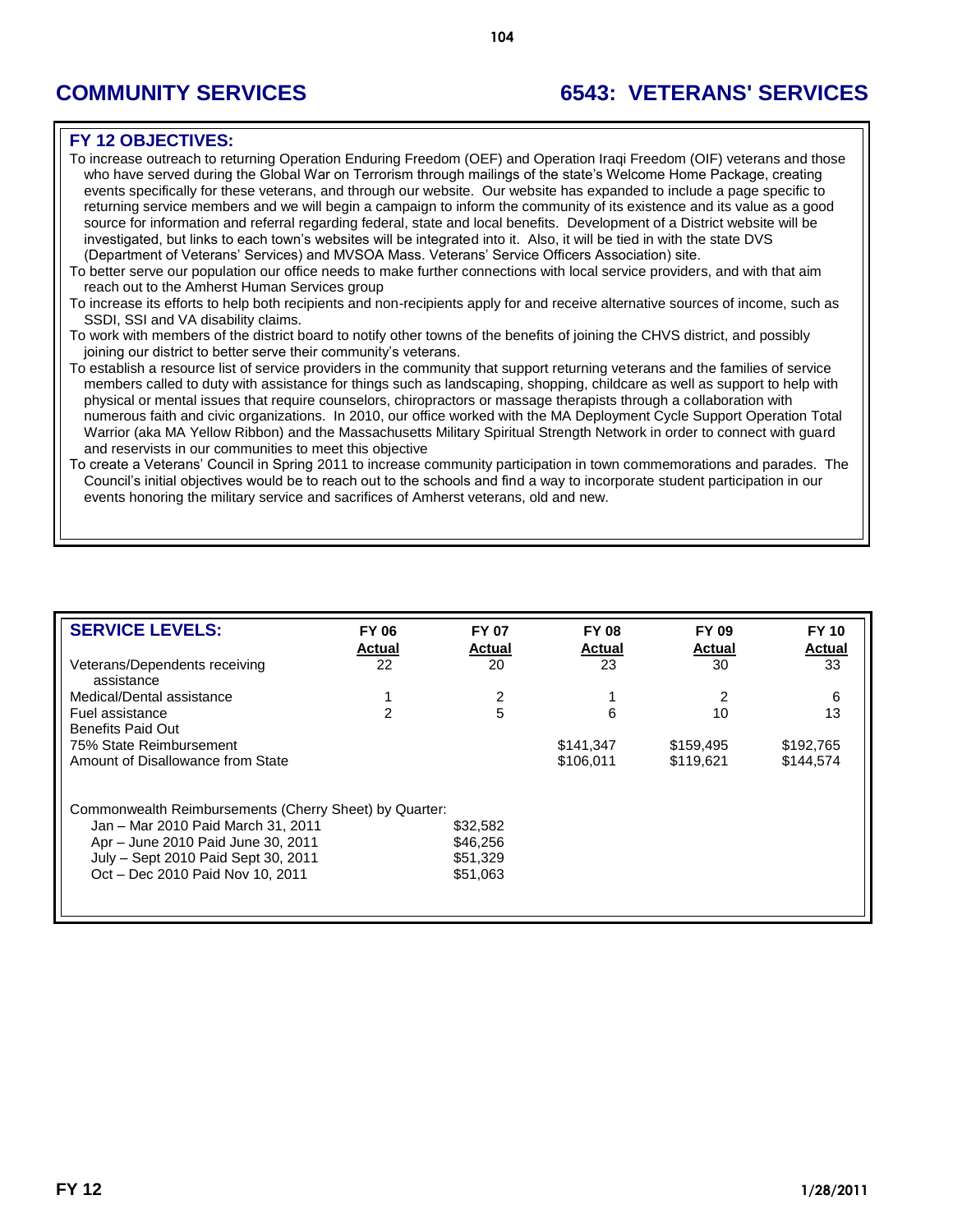# **COMMUNITY SERVICES 6543: VETERANS' SERVICES**

|                                | FY 09         | <b>FY 10</b>  | <b>FY 10</b> | <b>FY 11</b>  | <b>FY 12</b> | Change     | Percent   |
|--------------------------------|---------------|---------------|--------------|---------------|--------------|------------|-----------|
|                                | Actual        | <b>Budget</b> | Actual       | <b>Budget</b> | Manager      | FY 11 - 12 | Change    |
|                                |               |               |              |               |              |            |           |
| <b>Personnel Services</b>      | \$<br>55,550  | 34,698        | 34,671       | 34,763        | 0            | (34, 763)  | $-100.0%$ |
| <b>Operating Expenses</b>      | \$<br>1,566   | 19,516        | 27,327       | 19,516        | 69,369       | 49,853     | 255.4%    |
| Capital Outlay                 | \$<br>0       | $\Omega$      | $\Omega$     | 0             | 0            | 0          | 0.0%      |
| <b>Veterans' Benefits</b>      | \$<br>159,495 | 115,000       | 192,765      | 150,000       | 175,000      | 25,000     | 16.7%     |
|                                |               |               |              |               |              |            |           |
| <b>TOTAL APPROPRIATION</b>     | \$<br>216,611 | 169,214       | 254,763      | 204,279       | 244,369      | 40,090     | 19.6%     |
|                                |               |               |              |               |              |            |           |
| SUPPLEMENTAL INFORMATION       |               |               |              |               |              |            |           |
| <b>Employee Benefits</b>       | \$<br>23,025  | 37,312        | 37,312       | 25,546        | 0            | (25, 546)  | $-100.0%$ |
| <b>Capital Appropriations</b>  | \$<br>0       | 0             | 0            | 0             | 0            | $\Omega$   | 0.0%      |
|                                |               |               |              |               |              |            |           |
| <b>TOTAL DEPARTMENT COST</b>   | \$<br>239,636 | 206,526       | 292,075      | 229,825       | 244,369      | 14,544     | 6.33%     |
|                                |               |               |              |               |              |            |           |
| SOURCES OF FUNDS               |               |               |              |               |              |            |           |
| <b>State Reimbursement</b>     | \$<br>97,659  | 91,069        | 120,555      | 152,021       | 152,021      | 0          | 0.0%      |
| of Veterans' Benefits          |               |               |              |               |              |            |           |
| Taxation-Vet. Serv.            | \$<br>56,242  | 54,214        | 61,998       | 54,279        | 69,369       | 15,090     | 27.8%     |
| Taxation-Vet, Ben.             | \$<br>61,836  | 23,931        | 72,210       | 0             | 22,979       | 22,979     |           |
|                                |               |               |              |               |              |            |           |
| <b>POSITIONS</b>               |               |               |              |               |              |            |           |
| <b>Full Time</b>               | 1.00          | 0.00          | 0.00         | 0.00          | 0.00         | 0.00       |           |
| <b>Part Time With Benefits</b> | 0.00          | 0.60          | 0.60         | 0.60          | 0.00         | (0.60)     |           |
| <b>Full Time Equivalents</b>   | 1.00          | 0.60          | 0.60         | 0.60          | 0.00         | (0.60)     |           |
|                                |               |               |              |               |              |            |           |

## **MAJOR COMPONENTS:**



Assessment paid to the Central Hampshire Veterans' Services district.

Benefits include funds for cash, rental and medical assistance for qualifying veterans.

### **SIGNIFICANT BUDGET CHANGES:**

The Veterans' Services budget is projected to increase by \$40,090, primarily due to a rising caseload. These costs are eventually reimbursed 75% by the Commonwealth. The Town has made a successful transition to a new regional veterans' services district incorporating the City of Northampton and several smaller towns. This will be the third year of operation of our new regional Veterans Services district. With the retirement of Amherst's veterans agent in 2010, the CHVS district assumes the responsibility for all veterans service officers salaries which are paid by the Town via a district assessment. Final assessment information for budget purposes will be available prior to Town Meeting. Veterans benefits budget increases by \$25,000 to fund claims at a level closer to recent experience. Effective with FY 12 budget, the Commemorations budget of \$800 is merged with the Veterans Services budget.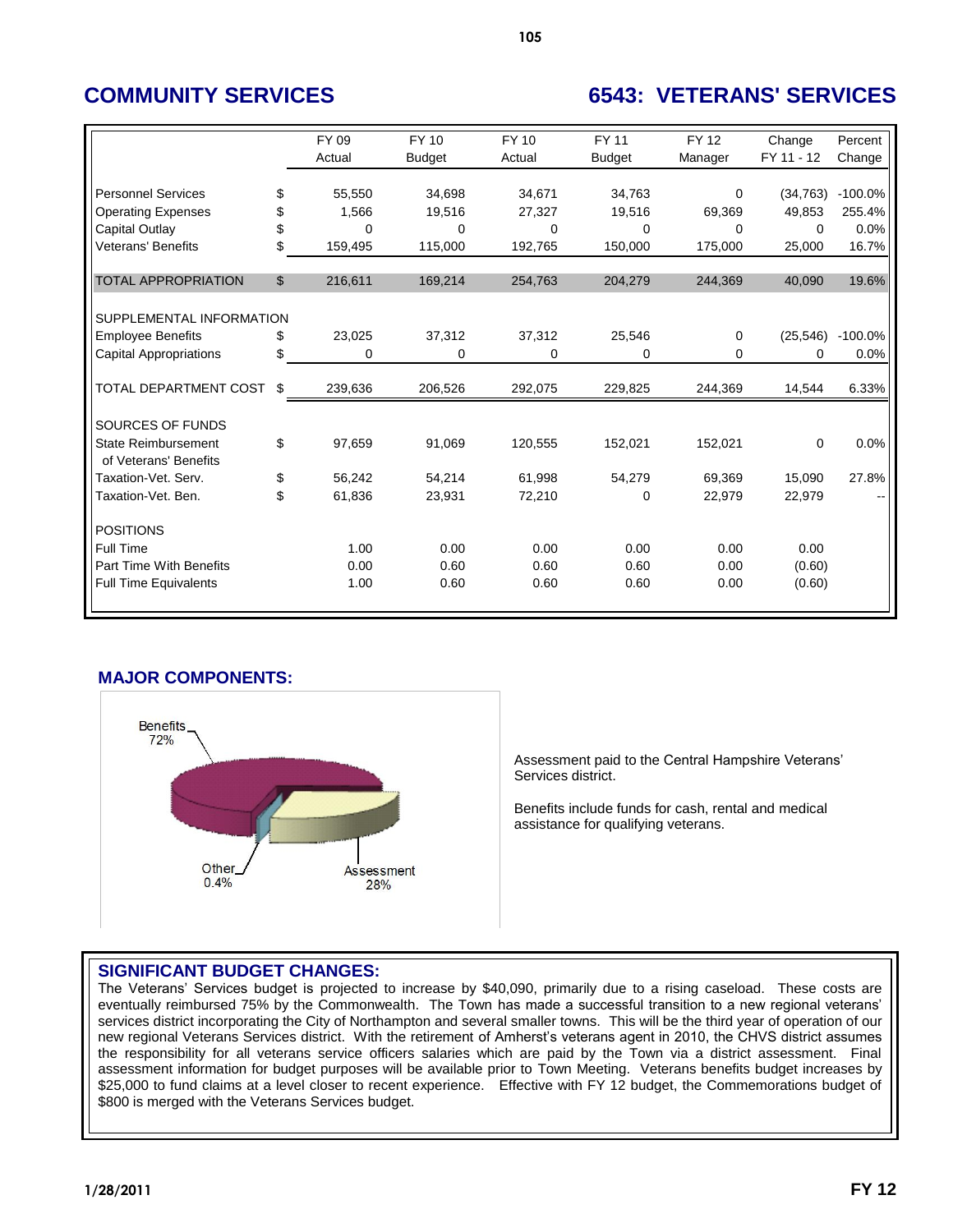## **6630: LEISURE SERVICES & COMMUNITY SERVICES SUPPLEMENTAL EDUCATION**

**MISSION STATEMENT:** To strengthen families and build community, to teach lifelong learning skills, and to provide accessible, comprehensive, safe and attractive recreation and parks opportunities, areas and facilities for every member of the community.

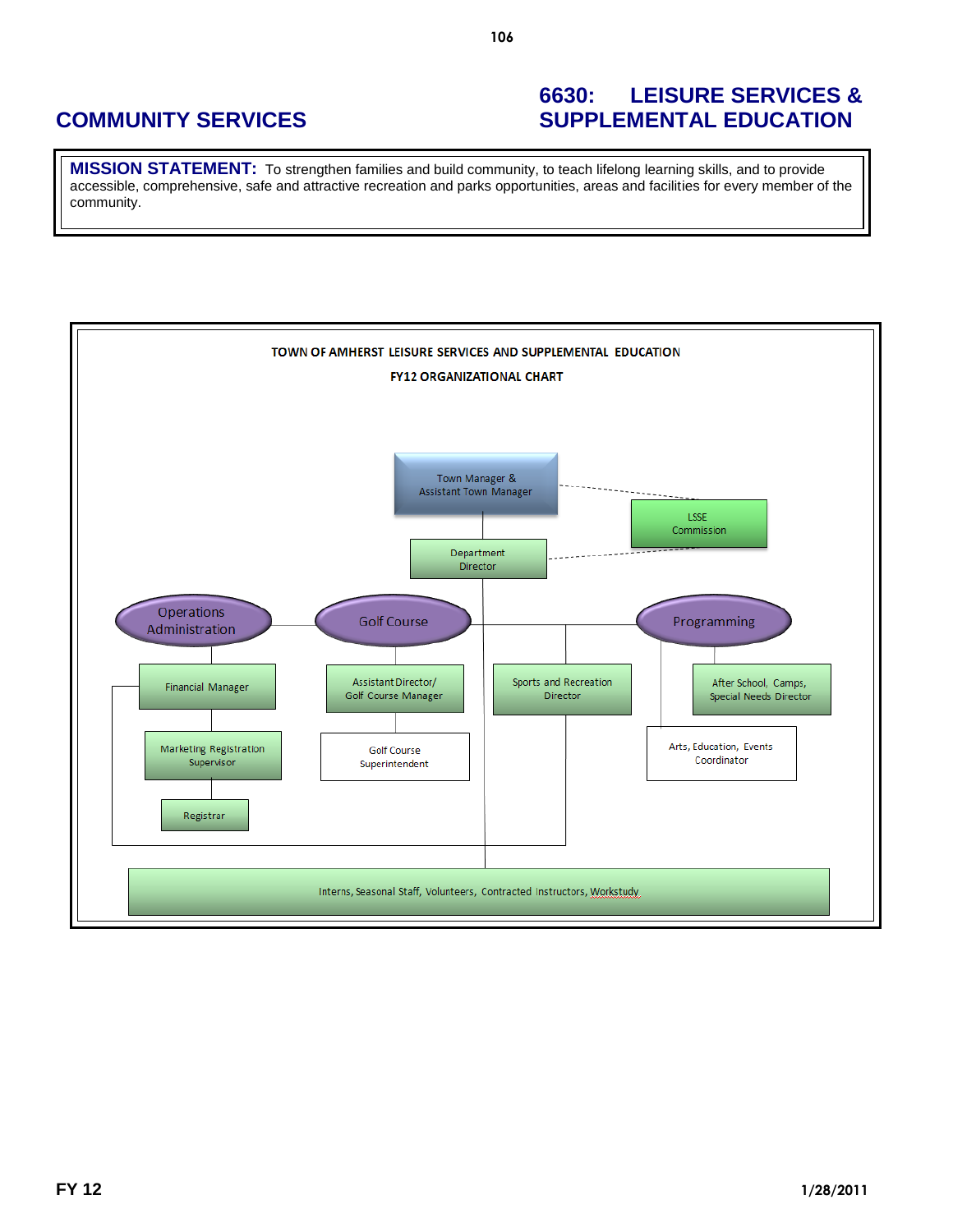## **6630: LEISURE SERVICES & COMMUNITY SERVICES SUPPLEMENTAL EDUCATION**

#### **RECENT ACCOMPLISHMENTS & CURRENT CHALLENGES:**

- Plum Brook Recreation Area- Implemented the Grand Opening of the Plum Brook Athletic Fields in August 2009 and successfully managed turf needs, field rotation and a full first year of coordinated usage by the Amherst Youth Soccer Association, the Summer Ultimate League, the Sandlot Adult Soccer Program and various youth sports camps and special events.
- Completed a comprehensive recreation program fiscal analysis with program offerings, fees and staffing adjusted to meet budgetary goals for FY 11.
- Provided planning and support for the Town's 250th Anniversary Committee and six subcommittees to honor and celebrate the second half of the Town's 250th Anniversary. Second half year celebrations included; Expanded July 4<sup>th</sup> Celebration, the 250<sup>th</sup> Anniversary Parade, Founder's Day Celebration, 250<sup>th</sup> Anniversary Gala and numerous concerts, lectures, exhibits and receptions.
- Provided new Community Development Block Grant funded afterschool tuition assistance programs following successful submission of local grant application and project beneficiary recruitment.
- Supported the Kendrick Park Committee and the Recreation Subcommittee in the final report and the architectural firm selection process for a new downtown park.
- Supported the Amherst Leisure Services and Supplemental Education Commission in obtaining Town Meeting, and Community Preservation Committee approval to purchase the Hawthorne property for recreation, open space and affordable housing.
- Directed the planning and design process for a new Community Field Comfort Station and obtained approval of Town capital funding for Mill River Tennis Court renovation.
- Formed new partnerships with the Amherst College Center for Community Engagement, the Amherst High School Downhill Ski Team, Jesse's House, Dick's Sporting Goods, and others.
- Implemented new marketing techniques, new sponsorship initiatives, new facility reservations, 43 new youth and adult education classes and 12 new recreation programs.
- Partnered with a grassroots community organization from South Point Apartments, the Town of Amherst Health, Social Justice, Fire and Police Departments, Amherst Community Television and various local businesses to coordinate a Family Fun Day for area residents at Groff Park that served over 200 participants.
- Continuing challenges: finding new ways to cost effectively provide quality programs that are accessible to all.

### **LONG RANGE OBJECTIVES:**

To develop and preserve additional recreation and parks facilities.

- To build an endowment fund to support Town recreation and parks programs, services and facilities.
- To provide high quality recreation programs for the entire community through professional program management.

### **FY 12 OBJECTIVES:**

To implement the approved FY 12 financial and program plan.

- To secure funding to develop the Hawthorne property for recreational use.
- To obtain Community Development Block Grant funding and local fee subsidy funds to provide new recreation and afterschool programs accessible for children of low and moderate income families at all three Amherst public elementary schools.
- To work in cooperation with the Amherst School Department and others to provide high quality after school programming for all students which includes academic intervention, homework help, enrichment and affinity groups and to provide a level of consistency throughout all programs to ensure a common experience for students in afterschool.
- To stabilize LSSE's adult and youth arts and education programming with the support of part time staff and volunteers.
- To publicize programs widely with high impact, cutting edge marketing and web based promotion techniques to reach new and current participants.
- To host events that will attract tourism revenue to the local community.
- To provide staff support and guidance to a newly appointed citizen committee to explore site development and feasibility for the Community Field Recreation Area.
- To identify strategic community partners and to advance regionalization opportunities for greater program and cost effectiveness.
- To continue to secure additional program revenue through stepped up development efforts including community giving, sponsorships and fundraising events.
- To revitalize our existing field inventory through field rotation and laying a field fallow.
- To implement the action steps of the Five Year Open Space and Recreation Plan.
- To complete the analysis portion of the Amherst Playing Fields Inventory.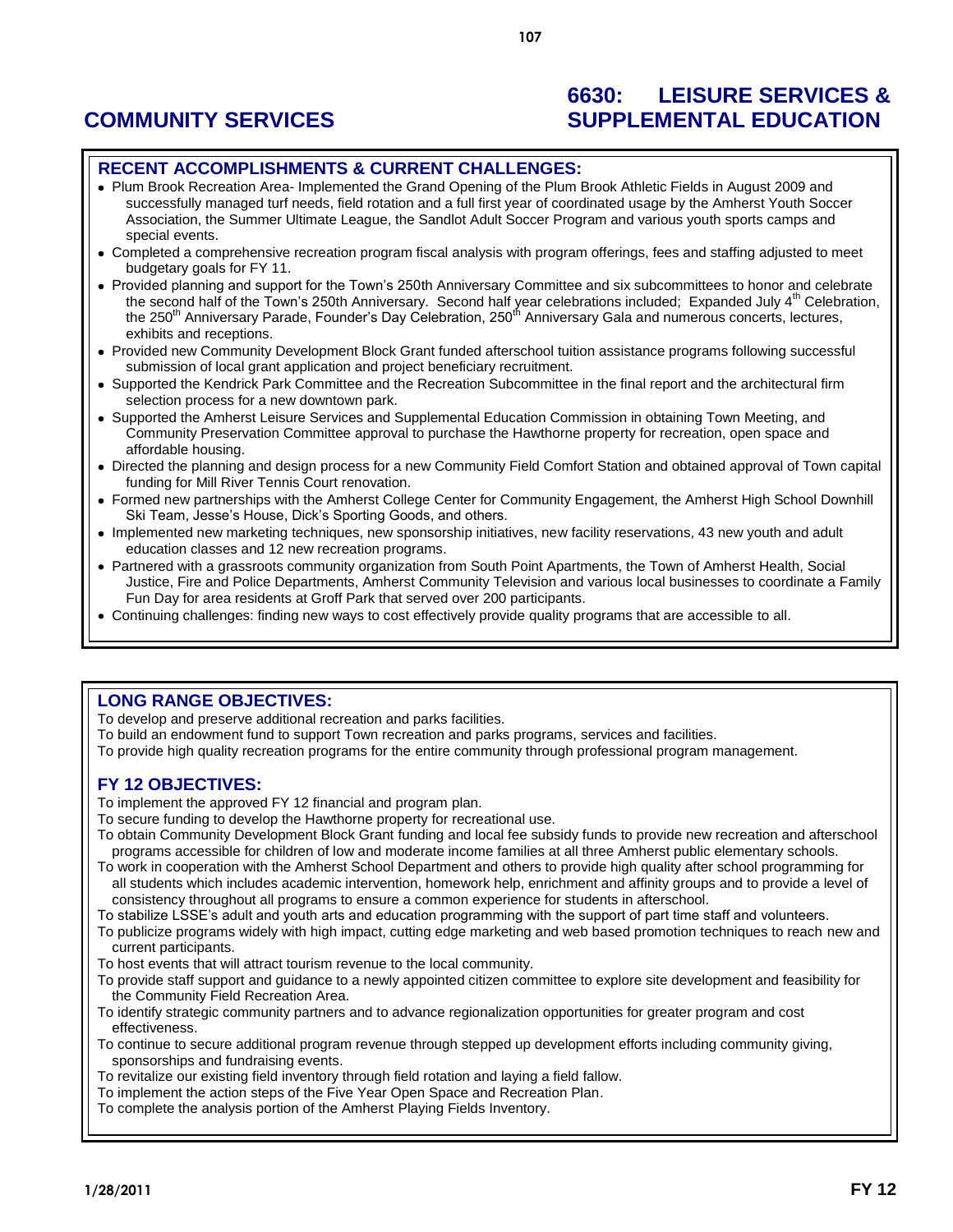## **6630: LEISURE SERVICES & COMMUNITY SERVICES SUPPLEMENTAL EDUCATION**

| <b>SERVICE LEVELS:</b>                   | <b>FY 06</b><br><b>Actual</b> | <b>FY 07</b><br><b>Actual</b> | <b>FY 08</b><br><b>Actual</b> | FY 09<br><b>Actual</b> | <b>FY 10</b><br><b>Actual</b> |
|------------------------------------------|-------------------------------|-------------------------------|-------------------------------|------------------------|-------------------------------|
| Youth Programs Offered                   | 398                           | 338                           | 391                           | 342                    | 335                           |
| <b>Adult Programs Offered</b>            | 251                           | 233                           | 244                           | 202                    | 160                           |
| <b>Participants Served</b>               | 42,494                        | 42,350                        | 29,465                        | 42,661                 | 42,853                        |
| Youth Sports Coaches Trained             | 150                           | 150                           | 130                           | 125                    | 120                           |
| <b>Coaches Training Sessions Offered</b> | 10                            | 6                             |                               | 6                      | 6                             |
| <b>Registrations Processed</b>           | 8.702                         | 8,697                         | 7,458                         | 7.061                  | 8,174                         |
| <b>Tickets Processed</b>                 | 6,077                         | 6,365                         | 7,025                         | 5,239                  | 5,371                         |
| Fee Subsidy Families Served              | 186                           | 197                           | 177                           | 180                    | 179                           |
| Fee Subsidy Individuals Served           | 545                           | 652                           | 402                           | 542                    | 746                           |
| <b>LSSE Commission Meetings</b>          | 10                            | 9                             | 9                             | 12                     | 12                            |
| <b>Grant Applications Prepared</b>       | 6                             | 15                            | 6                             | 6                      | 5                             |
| <b>Facility Renovations Undertaken</b>   | 2                             | 3                             | 2                             |                        | 3                             |
| Program Volunteers Utilized              | 448                           | 505                           | 825                           | 640                    | 658                           |
| <b>Estimated Volunteer Hours</b>         | 15,101                        | 15,746                        | 15,862                        | 15,113                 | 17,437                        |
| <b>Committees Staffed</b>                | 8                             | 9                             | 12                            | 12                     | 12                            |
| Partnerships/Collaborations              | 5                             | 6                             | 5                             | 14                     | 23                            |
|                                          |                               |                               |                               |                        |                               |

## **SIGNIFICANT BUDGET CHANGES:**

The Leisure Services and Supplemental Education (LSSE) budget is recommended to decrease by an additional \$67,254, or - 12.7%, to \$463,522 as LSSE continues a difficult, but necessary realignment of its program offerings and expenses with available tax support and user fees. A vacant Adult Education/Community Theater program coordinator is eliminated and the LSSE Community Theater program continues with the support of an incredibly talented and dedicated group of community members. LSSE continues to offer a diverse array of youth sports, camps, after school, and adult education programs. The Town Manager is working with interim School Superintendent Maria Geryk, her staff, and LSSE Director Linda Chalfant on an initiative to improve after school programming for the 2011-2012 school year for all students, to be partially funded with CDBG funds.

The Crew Supervisor position formerly funded 30% by LSSE and 70% by Cherry Hill Golf Course, becomes fully funded by the Golf Course reducing this budget by \$14,859. This reflects a more realistic allocation as this position will refocus on winter activities and maintenance at Cherry Hill.

On the revenue side, administrative reimbursements to the General Fund from program user fees are reduced by \$77,432 to a more realistic estimate based upon our experience so far this year with the many changes to the fee structure.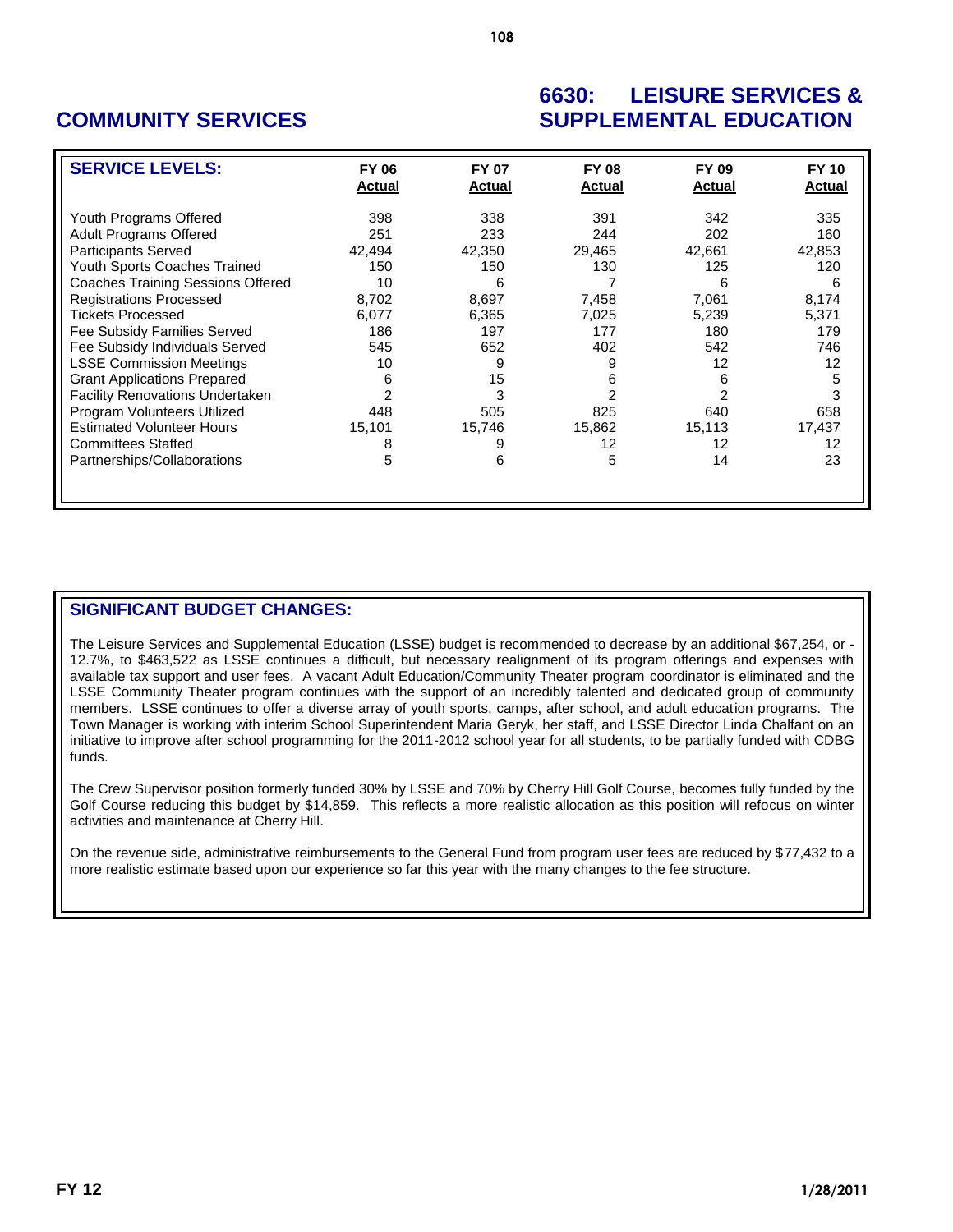## **6630: LEISURE SERVICES & COMMUNITY SERVICES SUPPLEMENTAL EDUCATION**

|                               |          | FY 09     | <b>FY 10</b>  | <b>FY 10</b> | FY 11         | <b>FY 12</b> | Change     | Percent   |
|-------------------------------|----------|-----------|---------------|--------------|---------------|--------------|------------|-----------|
|                               |          | Actual    | <b>Budget</b> | Actual       | <b>Budget</b> | Manager      | FY 11 - 12 | Change    |
|                               |          |           |               |              |               |              |            |           |
| <b>Personnel Services</b>     | \$       | 442,649   | 481,240       | 468,727      | 444,190       | 388,893      | (55, 297)  | $-12.4%$  |
| <b>Operating Expenses</b>     | \$       | 129,179   | 86,586        | 85,453       | 86,586        | 74,629       | (11, 957)  | $-13.8%$  |
| Capital Outlay                | \$       | 0         | 0             | 0            | 0             | 0            | 0          | 0.0%      |
|                               |          |           |               |              |               |              |            |           |
| <b>TOTAL APPROPRIATION</b>    | \$       | 571,827   | 567,826       | 554,180      | 530,776       | 463,522      | (67, 254)  | $-12.7%$  |
| <b>TOTAL PROGRAMS</b>         |          |           |               |              |               |              |            |           |
| (Appendix D)                  | \$       | 1,186,373 | 1,385,425     | 1,159,926    | 1,306,993     | 1,192,798    | (114, 195) | $-8.7%$   |
| <b>TOTAL BUDGET</b>           |          |           |               | 1,714,106    |               | 1,656,320    |            | $-9.9%$   |
|                               |          | 1,758,200 | 1,953,251     |              | 1,837,769     |              | (181, 449) |           |
| SUPPLEMENTAL INFORMATION      |          |           |               |              |               |              |            |           |
|                               |          | 175,918   | 214,513       | 214,513      | 207,778       |              | (18,059)   | $-8.7%$   |
| <b>Employee Benefits</b>      | \$<br>\$ |           |               |              |               | 189,719      |            |           |
| <b>Capital Appropriations</b> |          | 22,000    | 25,000        | 25,000       | 350,000       | 0            | (350,000)  | 0.0%      |
| TOTAL DEPARTMENT COST         | \$       | 1,956,118 | 2,192,764     | 1,953,619    | 2,395,547     | 1,846,039    | (549, 508) | $-22.94%$ |
|                               |          |           |               |              |               |              |            |           |
| SOURCES OF FUNDS              |          |           |               |              |               |              |            |           |
| Revolving Funds Admin.        | \$       | 325,781   | 518,348       | 344,116      | 463,767       | 386,335      | (77, 432)  | $-16.7%$  |
| Reimbursements                |          |           |               |              |               |              |            |           |
| Program Fees                  | \$       | 1,149,442 | 1,385,425     | 1,159,575    | 1,306,993     | 1,192,798    | (114, 195) | $-8.7%$   |
| Program Surplus               | \$       |           |               |              |               |              | $\Omega$   | 0.0%      |
| Taxation                      | \$       | 246,046   | 49,478        | 210,064      | 67,009        | 77,187       | 10,178     | 15.2%     |
| <b>POSITIONS</b>              |          |           |               |              |               |              |            |           |
| <b>Full Time</b>              |          | 8.51      | 7.95          | 7.95         | 7.75          | 6.45         | (1.30)     |           |
| Part Time With Benefits       |          | 2.00      | 1.00          | 1.00         | 0.00          | 0.00         | 0.00       |           |
| <b>Full Time Equivalents</b>  |          | 10.05     | 8.82          | 8.82         | 7.75          | 6.45         | (1.30)     |           |
|                               |          |           |               |              |               |              |            |           |

### **MAJOR COMPONENTS:**



Personnel Services include salaries for the Director, an Assistant Director (shared 45/20/35% with the Pools and Cherry Hill Golf Course), two full time program directors, a program assistant, and two customer assistants.

Program Subsidies, \$70,889, provide tuition assistance to low income families. This Department uses the criteria used by the schools for qualification in assisted lunch programs.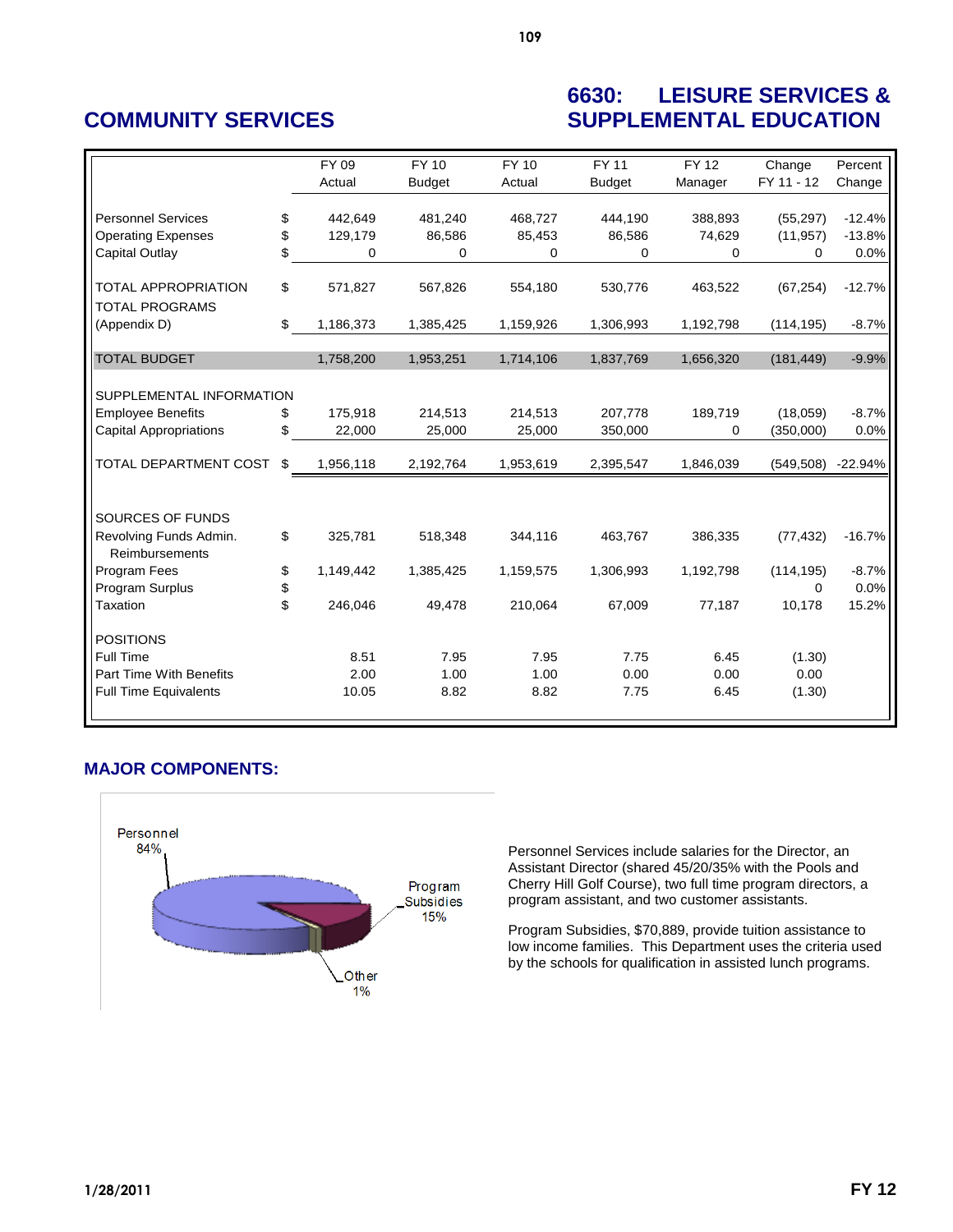# **COMMUNITY SERVICES 6333: MUNICIPAL POOLS**

**MISSION STATEMENT:** To enhance the physical and social development of every participant by providing safe, organized, accessible and well managed aquatic programs and facilities.

#### **RECENT ACCOMPLISHMENTS & CURRENT CHALLENGES:**

LSSE continues to meet the swimming instruction and other aquatics recreational needs of the community.

An on-going challenge has been meeting the needs of the community utilizing just one of the town's two swimming pool facilities. For instance in FY10 twenty-six children were "wait listed" for swimming lessons and open swim was filled to capacity on at least twenty instances during the summer.

### **LONG RANGE OBJECTIVES:**

To operate a safe and affordable aquatics programs for the residents of Amherst and surrounding areas.

#### **FY 12 OBJECTIVES:**

To increase quality and participation levels of youth swim lessons, open swim and adult lap at all swimming facilities (Mill River Recreation Area plus 3 wading pools).

| <b>SERVICE LEVELS:</b>                                                          | <b>FY 06</b>                 | <b>FY 07</b>               | <b>FY 08</b>               | FY 09                       | <b>FY 10</b>              |
|---------------------------------------------------------------------------------|------------------------------|----------------------------|----------------------------|-----------------------------|---------------------------|
|                                                                                 | <b>Actual</b>                | <b>Actual</b>              | <b>Actual</b>              | <b>Actual</b>               | <b>Actual</b>             |
| Projected # of Operating Days*                                                  | 58/65                        | 58/65                      | 46/68                      | 53/64                       | 58                        |
| Full Days Closed*                                                               | 0/0                          | 0/0                        | 0/0                        | 0/0                         | 0/0                       |
| Partial Days Closed*                                                            | 1/3                          | 0/0                        | 0/0                        | 0/0                         | 0/0                       |
| Actual Days Operated*                                                           | 58/65                        | 58/65                      | 46/68                      | 53/64                       | 58                        |
| Pool Passes Sold<br><b>Full Summer Passes</b><br><b>Half Summer Passes</b>      | 124<br>56                    | 108<br>44                  | 94<br>27                   | 94<br>28                    | 39<br>20                  |
| <b>Total Passes Sold</b>                                                        | 203                          | 155                        | 121                        | 122                         | 59                        |
| Enrollees per summer pass                                                       | 660                          | 564                        | 515                        | 516                         | 176                       |
| Open Swim Attendance<br>Daily Admissions<br>Pass Admissions<br>Total Admissions | $5,124$ **<br>4,007<br>9,131 | 6,319**<br>4,960<br>11,279 | 4,709 **<br>1,914<br>6,623 | $4,252**$<br>3,151<br>7,403 | 4,015**<br>1,700<br>5,715 |
| Swim Lessons<br>Swim Lesson Registrations                                       | 550                          | 573                        | 457                        | 510                         | 308                       |
| Camp Swim Lesson Registrations                                                  | 669                          | 646                        | 692                        | 479                         | 457                       |
| Wading Pool Attendance (est.)                                                   | 6,750                        | 6,500                      | 4,000                      | 5,000                       | 4,750                     |

\*The two numbers report the two different pools (War/Mill). War Memorial Pool was closed in FY10. \*\* Includes all camps admissions and free coupons.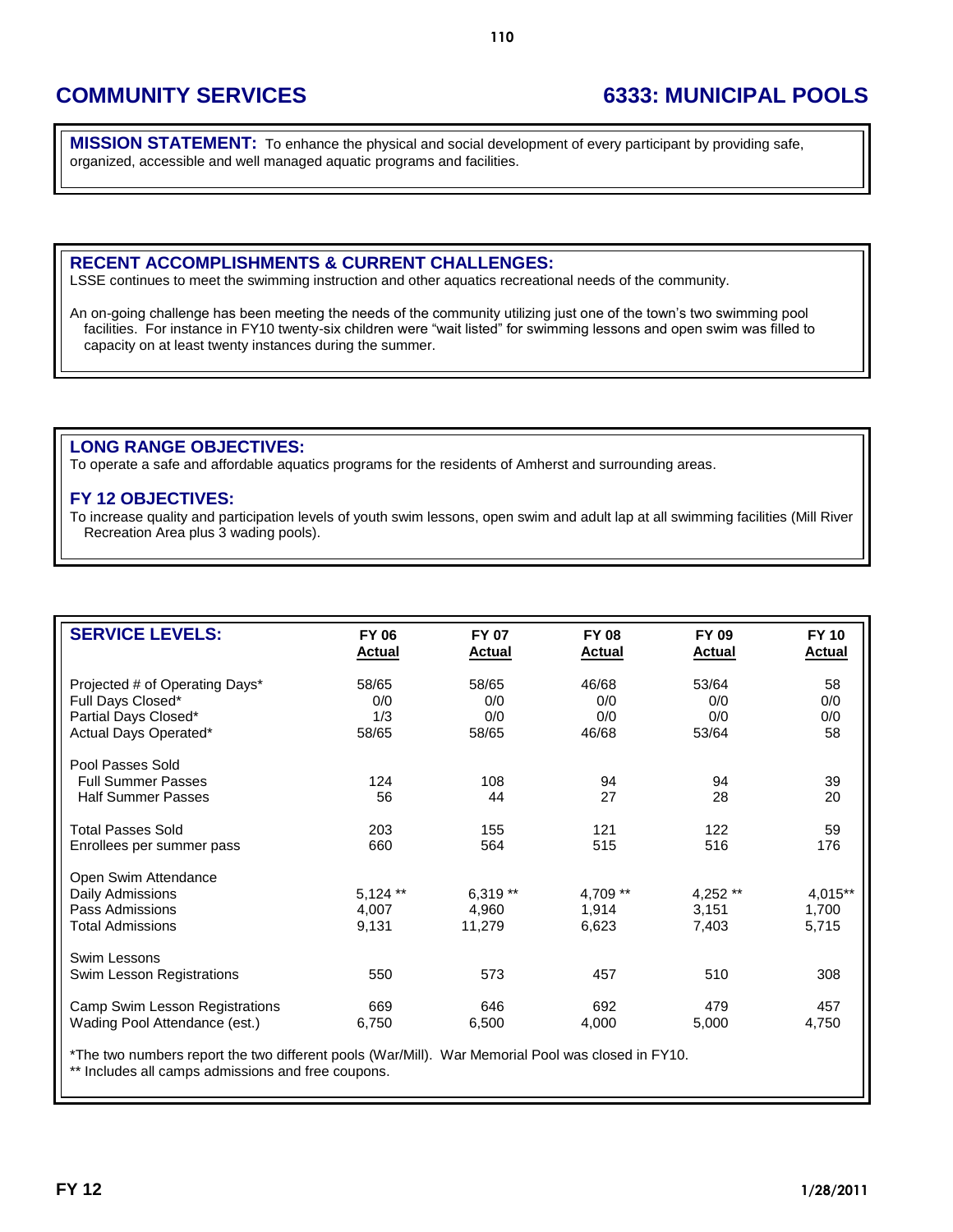# **COMMUNITY SERVICES 6333: MUNICIPAL POOLS**

|                                | FY 09<br>Actual | FY 10<br><b>Budget</b> | <b>FY 10</b><br>Actual | FY 11<br><b>Budget</b> | <b>FY 12</b><br>Manager | Change<br>FY 11 - 12 | Percent<br>Change |
|--------------------------------|-----------------|------------------------|------------------------|------------------------|-------------------------|----------------------|-------------------|
|                                |                 |                        |                        |                        |                         |                      |                   |
| <b>Personnel Services</b>      | \$<br>137,136   | 68.098                 | 63,855                 | 87,136                 | 81,919                  | (5,217)              | $-6.0%$           |
| <b>Operating Expenses</b>      | \$<br>56,057    | 21,800                 | 26,879                 | 18,110                 | 21,200                  | 3,090                | 17.1%             |
| Capital Outlay                 | \$<br>0         | 0                      | 0                      | 0                      | 0                       | 0                    | 0.0%              |
|                                |                 |                        |                        |                        |                         |                      |                   |
| <b>TOTAL APPROPRIATION</b>     | \$<br>193,193   | 89,898                 | 90,734                 | 105,246                | 103,119                 | (2, 127)             | $-2.0%$           |
|                                |                 |                        |                        |                        |                         |                      |                   |
| SUPPLEMENTAL INFORMATION       |                 |                        |                        |                        |                         |                      |                   |
| <b>Employee Benefits</b>       | \$<br>9,415     | 3,816                  | 3,816                  | 5,696                  | 6,704                   | 1,008                | 17.7%             |
| <b>Capital Appropriations</b>  | \$<br>0         | 59,500                 | 59,500                 | 50,000                 | 13,100                  | (36,900)             | 0.0%              |
|                                |                 |                        |                        |                        |                         |                      |                   |
| TOTAL DEPARTMENT COST          | \$<br>202,608   | 153,214                | 154,050                | 160,942                | 122,923                 | (38,019)             | $-23.6%$          |
|                                |                 |                        |                        |                        |                         |                      |                   |
| SOURCES OF FUNDS               |                 |                        |                        |                        |                         |                      |                   |
| Fees                           | \$<br>47,979    | 45,300                 | 48,537                 | 45,000                 | 45,000                  | 0                    | 0.0%              |
| Taxation                       | \$<br>145,214   | 44,598                 | 42,197                 | 60,246                 | 58,119                  | (2, 127)             | $-3.5%$           |
|                                |                 |                        |                        |                        |                         |                      |                   |
| <b>POSITIONS</b>               |                 |                        |                        |                        |                         |                      |                   |
| Full Time                      | 0.00            | 0.20                   | 0.20                   | 0.35                   | 0.20                    | (0.15)               |                   |
| <b>Part Time With Benefits</b> | 0.44            | 0.00                   | 0.00                   | 0.00                   | 0.00                    | 0.00                 |                   |
| <b>Full Time Equivalents</b>   | 0.44            | 0.20                   | 0.20                   | 0.35                   | 0.20                    | (0.15)               |                   |
|                                |                 |                        |                        |                        |                         |                      |                   |

## **MAJOR COMPONENTS:**



Personnel Services include the Assistant Director's salary (shared 20/45/35% with the LSSE and Cherry Hill Golf Course), \$9,519 for a portion of the LSSE Director, registration and program support provided by LSSE employees (.03 FTE), and part time non-benefited lifeguards, and instructors.

Utilities & Maintenance, \$10,100, includes fuel, electricity, water, sewer, and materials.

Supplies, \$5,450 include chemicals, cleaning and other departmental supplies, as well as state-mandated uniforms.

## **SIGNIFICANT BUDGET CHANGES:**

A 2% cut in expenses is accomplished by reductions in part-time staff and equipment maintenance. The outdoor pools at Mill River Recreation Area and the wading pools at War Memorial and Groff Park are funded. The War Memorial Pool remains closed. While revenue is budgeted at \$45,000, staff have established a goal of increasing to \$50,000 from increased membership rates and daily fee use increases.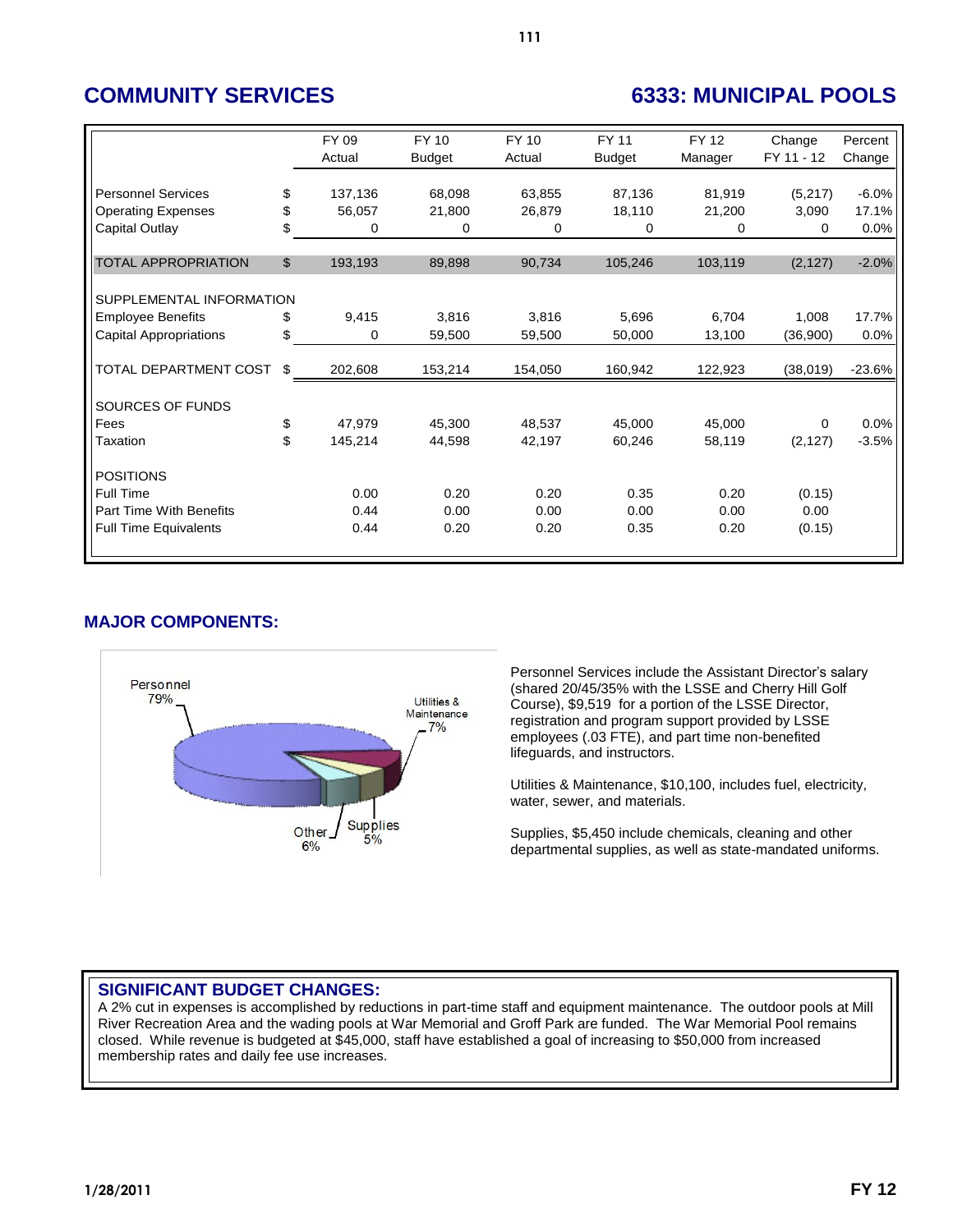# **COMMUNITY SERVICES 6660: GOLF COURSE**

### **MISSION STATEMENT:**

To provide a high quality and affordable golf experience for residents of the Town and the surrounding area that optimizes the course's natural beauty.

### **RECENT ACCOMPLISHMENTS & CURRENT CHALLENGES:**

- Cherry Hill Golf Course generated a surplus of \$33,160 in FY 10. Over the past four years the golf course has returned close to \$150,000 in revenues back to the Town's General Fund.
- Significant improvements continue to be made to the course resulting in higher quality greens, bunkers, tee boxes and  $\bullet$ fairways.
- New programs have been added to attract more participation from women and children resulting in record numbers of  $\bullet$ participation by these groups in clinics, leagues and tournaments.
- Recreational programming at Cherry Hill has been expanded in unique and creative ways to expose more members of our  $\bullet$ community to the site through a variety of programs including: WinterFest, hiking, bird watching treks, and Nordic skiing.
- Collaborations with various departments at UMASS have helped to improve overall operations at the golf course and cost savings.
- Cherry Hill Golf Course is rated as one of the best nine hole courses in the region.

### **LONG RANGE OBJECTIVES:**

To maintain the course as a scenic wildlife habitat and recreational asset for the Town on a year-round basis. To provide a friendly and hospitable environment that feels welcoming to all customers but especially to women and families. To offer diverse non-golf related recreational programming opportunities at the site that attracts participation from Amherst area residents who are non-golfers.

### **FY 12 OBJECTIVES:**

To make course improvements within available resources.

To increase the number of rounds played at the course by: offering special discount incentives and targeted promotional activities that attract college students; increase participation in leagues; provide additional golf clinics; and expand the number of tournaments and outings.

To provide opportunities for participation to individuals of diverse socio, cultural and economic backgrounds by enhancing programs that attract youth, women, and families while maintaining programs for our core golfers.

To expand winter usage of the site through programs like "WinterFest" and collaboration with the Amherst Regional High School Nordic ski team to improve trails and provide additional winter programming opportunities.

To operate a profitable concessions operation.

To publicize widely and utilize the Cherry Hill Golf Course website (cherryhillgolf.org) and social networking sites to attract new players and inform our membership, and the community at large, of the wide variety of golf and other recreational opportunities available to them at Cherry Hill.

| <b>SERVICE LEVELS:</b> | <b>FY 06</b><br><b>Actual</b> | <b>FY 07</b><br><b>Actual</b> | <b>FY 08</b><br><b>Actual</b> | <b>FY 09</b><br><b>Actual</b> | <b>FY 10</b><br><b>Actual</b> |
|------------------------|-------------------------------|-------------------------------|-------------------------------|-------------------------------|-------------------------------|
| Rounds of Golf Played  | 13.910                        | 13.495                        | 16,338                        | 16.106                        | 15.623                        |
| By Season Passholder   | 6.226                         | 5,163                         | 5,923                         | 5,899                         | 5,722                         |
| By General Public      | 7.684                         | 8.332                         | 10.415                        | 10.207                        | 9.901                         |
| Season Passes Sold     | 180                           | 184                           | 193                           | 171                           | 168                           |
|                        |                               |                               |                               |                               |                               |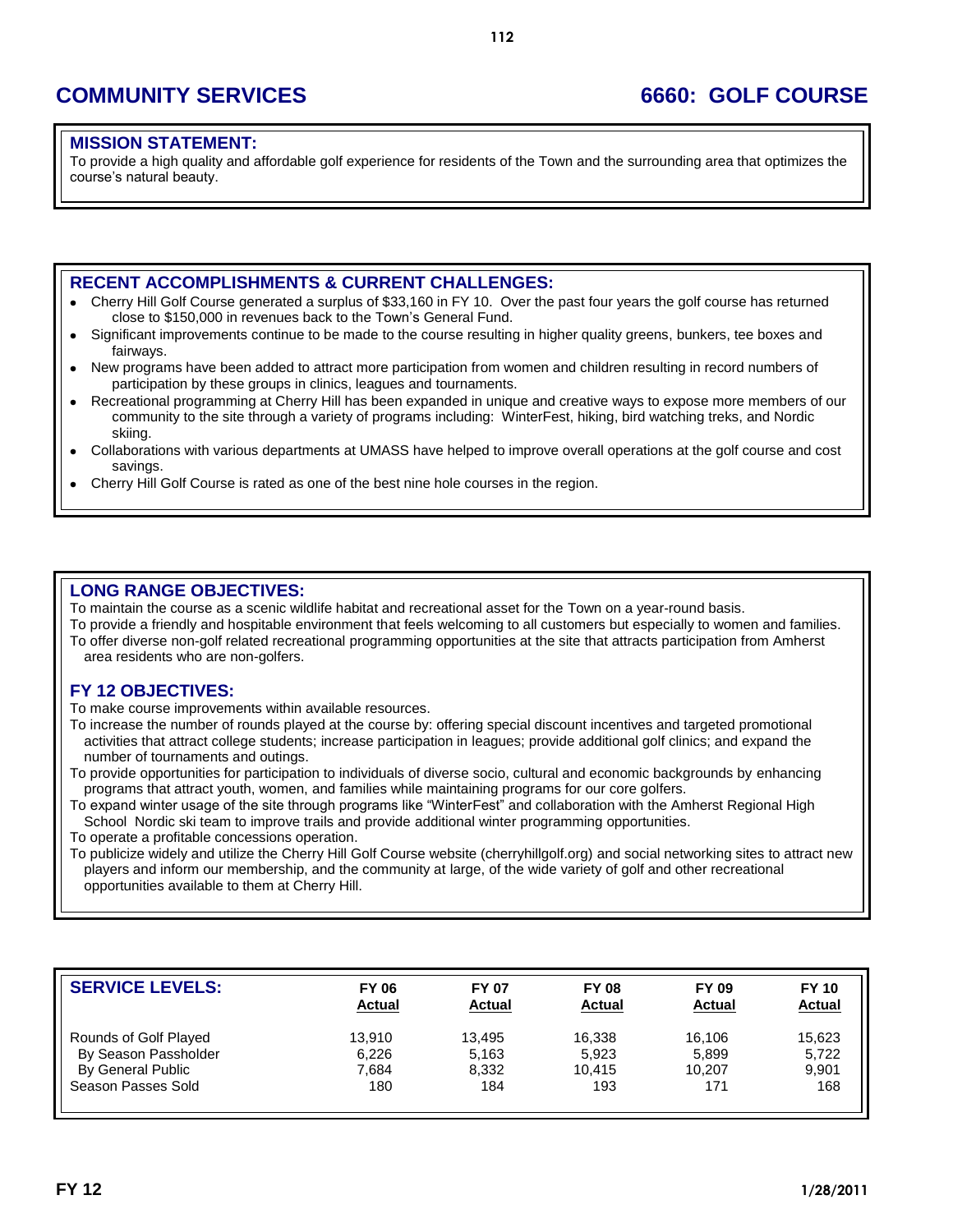# **COMMUNITY SERVICES 6660: GOLF COURSE**

|                                |          | FY 09       | <b>FY 10</b>  | <b>FY 10</b> | <b>FY 11</b>  | <b>FY 12</b> | Change     | Percent  |
|--------------------------------|----------|-------------|---------------|--------------|---------------|--------------|------------|----------|
|                                |          | Actual      | <b>Budget</b> | Actual       | <b>Budget</b> | Manager      | FY 11 - 12 | Change   |
| <b>EXPENDITURES</b>            |          |             |               |              |               |              |            |          |
| <b>Personnel Services</b>      | \$       | 120,269     | 127,382       | 133,363      | 129,439       | 148,227      | 18,788     | 14.5%    |
| <b>Operating Expenses</b>      | \$       | 88,969      | 87,500        | 81,459       | 91,076        | 80,526       | (10, 550)  | $-11.6%$ |
| Capital Outlay                 | \$.      | 3,302       | 3,500         | 4,174        | 3,500         | 3,500        | 0          | 0.0%     |
| <b>TOTAL APPROPRIATION</b>     | \$       | 212,540     | 218,382       | 218,996      | 224,015       | 232,253      | 8,238      | 3.7%     |
| SUPPLEMENTAL INFORMATION       |          |             |               |              |               |              |            |          |
| <b>Employee Benefits</b>       | \$       | 7,054       | 24,744        | 24,744       | 25,230        | 31,497       | 6,267      | 24.8%    |
| <b>Capital Appropriations</b>  | \$       | 0           | 0             | 0            | 15,000        | 35,000       | 20,000     | 0.0%     |
| TOTAL DEPARTMENT COST          | \$       | 219,594     | 243,126       | 243,740      | 264,245       | 298,750      | 34,505     | 13.1%    |
|                                |          |             |               |              |               |              |            |          |
| SOURCES OF FUNDS               |          |             |               |              |               |              |            |          |
| <b>Green Fees</b>              | \$       | 152,898     | 142,000       | 149,418      | 160.000       | 152,000      | (8,000)    | $-5.0%$  |
| <b>Cart Rentals</b>            | \$       | 28,771      | 35,000        | 28,565       | 30,000        | 33,000       | 3,000      | 10.0%    |
| Concessions                    | \$       | 11,511      | 10,000        | 3,028        | 10,000        | 4,000        | (6,000)    | $-60.0%$ |
| Pro Shop                       | \$       | $\mathbf 0$ | 5,000         | 1,776        | 5,000         | 3,000        | (2,000)    | $-40.0%$ |
| Memberships                    | \$       | 60,546      | 70,000        | 58,975       | 65,000        | 66.000       | 1.000      | 1.5%     |
| <b>Other Receipts</b>          | \$       |             | $\Omega$      | 2,218        |               | 4,000        | 4,000      | 0.0%     |
| Interest                       | \$       |             |               |              |               |              | 0          | 0.0%     |
| <b>Reserve Fund Transfer</b>   | \$<br>\$ |             |               |              |               |              | 0          | 0.0%     |
| Taxation                       |          |             |               |              |               |              | 0          | 0.0%     |
| <b>TOTAL RESOURCES</b>         | \$       | 253,726     | 262,000       | 250,381      | 270,000       | 268,000      | (2,000)    | $-0.7%$  |
|                                |          |             |               |              |               |              |            |          |
| <b>POSITIONS</b>               |          |             |               |              |               |              |            |          |
| Full Time                      |          | 1.05        | 1.05          | 1.05         | 1.05          | 1.35         | 0.30       |          |
| <b>Part Time With Benefits</b> |          | 0.00        | 0.00          | 0.00         | 0.00          | 0.00         | 0.00       |          |
| <b>Full Time Equivalents</b>   |          | 1.05        | 1.05          | 1.05         | 1.05          | 1.35         | 0.30       |          |



## **MAJOR COMPONENTS:**

Personnel Services include the salary for a manager (shared 35/45/20% with the LSSE and Pools), a crew supervisor and wages for part time non-benefited help to operate the clubhouse and maintain the grounds.

Maintenance, \$21,500, funds for repairs to buildings, grounds, vehicles and equipment.

Equipment Rental, \$6,500, includes funds for the lease of golf carts.

Supplies, \$24,100, include funds for fertilizers, insecticides, grounds keeping and the pro shop.

Utilities, \$13,776.

### **SIGNIFICANT BUDGET CHANGES:**

The 9-hole Cherry Hill Golf Course will continue to offer one of the best values in Western Massachusetts and expand its winter programming while continuing to cover its operating and employee benefits costs entirely from user fees. The crew supervisor is fully funded from this budget in FY 12, moving 30% of the salary from the LSSE department. This increases this budget by \$14,859 with an offsetting reduction in the LSSE budget. The crew supervisor assumes additional responsibilities during the winter months and will assist the General Manager Barbara Bilz on some initiatives during the golf season. Revenues are projected at \$268,000 and include several new initiatives to increase revenues such as additional winter programming, a Sunday Men's League, recruitment of additional corporate members and tournaments, a cart rental increase of \$1 for nine holes, and increases in some categories of membership fees.